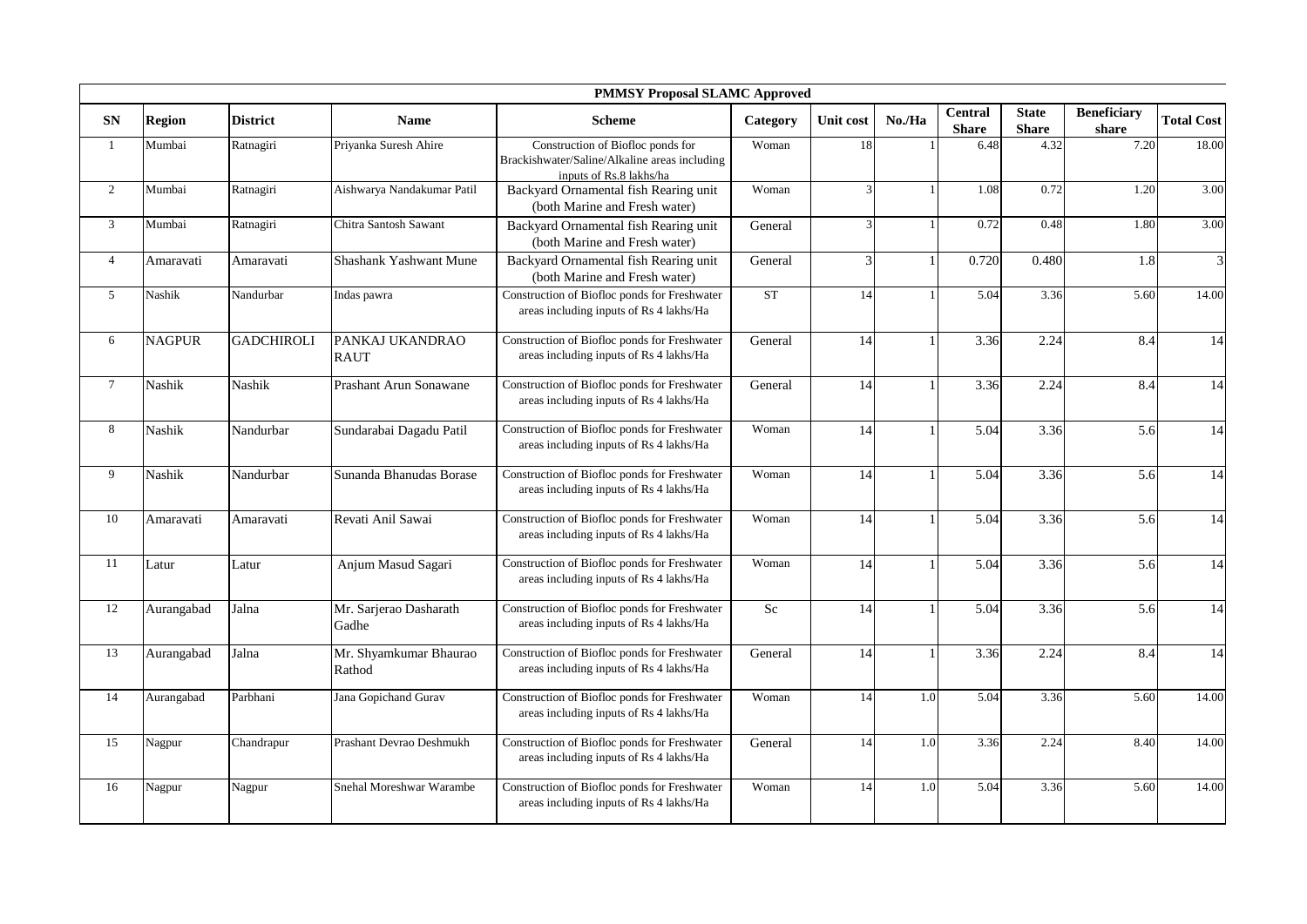|                 |               |                 |                                 | <b>PMMSY Proposal SLAMC Approved</b>     |           |           |                |                                |                              |                             |                   |
|-----------------|---------------|-----------------|---------------------------------|------------------------------------------|-----------|-----------|----------------|--------------------------------|------------------------------|-----------------------------|-------------------|
| SN              | <b>Region</b> | <b>District</b> | <b>Name</b>                     | <b>Scheme</b>                            | Category  | Unit cost | No./Ha         | <b>Central</b><br><b>Share</b> | <b>State</b><br><b>Share</b> | <b>Beneficiary</b><br>share | <b>Total Cost</b> |
| 17              | Nashik        | Ahmednagar      | Gorakshnath Parsuram Adsure     | Construction of Cold Storages/Ice Plants | General   | 80        |                | 19.20                          | 12.80                        | 48.00                       | 80.00             |
| 18              | Nashik        | Dhule           | Budha Mala Pawara               | <b>Construction of New Growout Ponds</b> | <b>ST</b> |           |                | 2.520                          | 1.680                        | 2.80                        | 7.00              |
| 19              | Nashik        | Jalgaon         | Anil Sahebrao Patil             | <b>Construction of New Growout Ponds</b> | General   |           | 0.4            | 0.672                          | 0.448                        | 1.68                        | 2.80              |
| 20              | Nashik        | Nashik          | Major Sapna Sharma              | <b>Construction of New Growout Ponds</b> | Woman     |           |                | 2.520                          | 1.680                        | 2.8                         | 7.00              |
| 21              | Amaravati     | Amaravati       | Sunita Gajanan Dhoke            | <b>Construction of New Growout Ponds</b> | Woman     |           |                | 2.52                           | 1.68                         | 2.80                        | 7.00              |
| $\overline{22}$ | Amaravati     | Amaravati       | Arpan Bhimrao Ingale            | <b>Construction of New Growout Ponds</b> | SC        |           | 0.4            | 1.01                           | 0.67                         | 1.12                        | 2.80              |
| 23              | Amaravati     | Amaravati       | Kamla Ajabrao Kurwade           | <b>Construction of New Growout Ponds</b> | Woman     |           | 0.4            | 1.01                           | 0.67                         | 1.12                        | 2.80              |
| 24              | Mumbai        | Palghar         | Jana Jethya Wadiya              | <b>Construction of New Growout Ponds</b> | <b>ST</b> |           | 0.4            | 1.01                           | 0.67                         | 1.12                        | 2.80              |
| 25              | Mumbai        | Palghar         | Nana Ramji Karbat               | <b>Construction of New Growout Ponds</b> | <b>ST</b> |           | 0.4            | 1.01                           | 0.67                         | 1.12                        | 2.80              |
| $\overline{26}$ | Mumbai        | Raigad          | Ramesh Bhojya Shetty            | <b>Construction of New Growout Ponds</b> | General   |           | 0.34           | 0.5712                         | 0.3808                       | 1.43                        | 2.38              |
| $27\,$          | Nashik        | Nashik          | Pramod Kashinath Mengal         | <b>Construction of New Growout Ponds</b> | <b>ST</b> |           | 0.83           | 2.092                          | 1.394                        | 2.32                        | 5.81              |
| 28              | Nashik        | Nandurbar       | Sangita Sanjaykumar Patil       | <b>Construction of New Growout Ponds</b> | Woman     |           | $\overline{2}$ | 5.040                          | 3.360                        | 5.60                        | 14.00             |
| 29              | Aurangabad    | Parbhani        | Bhagirathibai Abasaheb Tekale   | <b>Construction of New Growout Ponds</b> | Woman     |           | 1.00           | 2.520                          | 1.680                        | 2.80                        | 7.00              |
| 30              | Aurangabad    | Parbhani        | Gokarna Gajanan Kawade          | <b>Construction of New Growout Ponds</b> | Woman     |           | 1.00           | 2.520                          | 1.680                        | 2.80                        | 7.00              |
| 31              | Aurangabad    | Parbhani        | Damodhar Digaji Rengade         | <b>Construction of New Growout Ponds</b> | General   |           | 1.00           | 1.680                          | 1.120                        | 4.20                        | 7.00              |
| 32              | Aurangabad    | Parbhani        | Vikas Vishawnath Kawade         | <b>Construction of New Growout Ponds</b> | General   |           | 1.00           | 1.680                          | 1.120                        | 4.20                        | 7.00              |
| 33              | Nagpur        | Nagpur          | suresh Nete                     | <b>Construction of New Growout Ponds</b> | <b>ST</b> |           | 1.00           | 2.52                           | 1.68                         | 2.80                        | 7.00              |
| 34              | Nagpur        | Wardha          | Hemlata Gunvantrao Joge         | <b>Construction of New Growout Ponds</b> | Woman     |           | 0.95           | 2.394                          | 1.596                        | 2.66                        | 6.65              |
| $\overline{35}$ | Nagpur        | Chandrapur      | Lakshmi Kawadu<br>Yenapreddiwar | <b>Construction of New Growout Ponds</b> | Woman     |           |                | 2.520                          | 1.680                        | 2.80                        | 7.00              |
| 36              | Nagpur        | Bhandara        | Pradnya Balkrushna Gajbhiye     | <b>Construction of New Growout Ponds</b> | Woman     |           | 1.27           | 3.200                          | 2.134                        | 3.56                        | 8.89              |
| 37              | Nagpur        | Gondia          | Rajendra Diwanaji Uikey         | <b>Construction of New Growout Ponds</b> | <b>ST</b> |           | 0.63           | 1.59                           | 1.06                         | 1.76                        | 4.41              |
| 38              | Amaravati     | Amaravati       | Dukka Shahidbhai Abdulbhai      | <b>Construction of New Growout Ponds</b> | General   |           | 0.4            | 0.6720                         | 0.4480                       | 1.68                        | 2.80              |
| 39              | Amaravati     | Akola           | Samadhan Bhikaji Ingale         | <b>Construction of New Growout Ponds</b> | General   |           |                | 1.680                          | 1.120                        | 4.20                        | 7.00              |
| 40              | Amaravati     | Yavatmal        | Samir Sabjaali Budhwani         | <b>Construction of New Growout Ponds</b> | General   |           |                | 1.680                          | 1.120                        | 4.20                        | 7.00              |
| 41              | Amaravati     | Amaravati       | Dadarao Jyotiram Khadse         | <b>Construction of New Growout Ponds</b> | <b>SC</b> |           | 0.4            | 1.01                           | 0.67                         | 1.12                        | 2.80              |
| 42              | Amaravati     | Akola           | Sushma Dilip Tayade             | <b>Construction of New Growout Ponds</b> | SC        |           | 0.5            | 1.26                           | 0.84                         | 1.40                        | 3.50              |
| 43              | Amaravati     | Buldhana        | Pandit Kisan Gawai              | <b>Construction of New Growout Ponds</b> | SC        |           |                | 2.52                           | 1.68                         | 2.80                        | 7.00              |
| 44              | Amaravati     | Yavatmal        | Premnath Kishanrao Kambale      | <b>Construction of New Growout Ponds</b> | <b>SC</b> |           | 0.4            | 1.01                           | 0.67                         | 1.12                        | 2.80              |
| 45              | Amaravati     | Amaravati       | Kalu Mannu Bethekar             | <b>Construction of New Growout Ponds</b> | <b>ST</b> |           | 0.4            | 1.01                           | 0.67                         | 1.12                        | 2.80              |
| 46              | Amaravati     | Buldhana        | Bhagwat Shriram Gawali          | <b>Construction of New Growout Ponds</b> | ST        |           |                | 2.52                           | 1.68                         | 2.80                        | 7.00              |
| 47              | Amaravati     | Yavatmal        | Manohar Lakhsham Karpate        | <b>Construction of New Growout Ponds</b> | <b>ST</b> |           | 1.00           | 2.52                           | 1.68                         | 2.80                        | 7.00              |
| 48              | Amaravati     | Washim          | Rekha Madanrao Ambhore          | <b>Construction of New Growout Ponds</b> | Woman     |           | 1.00           | 2.52                           | 1.68                         | 2.80                        | 7.00              |
| 49              | Mumbai        | Ratnagiri       | Pradnya Shrish Zarapkar         | <b>Construction of New Growout Ponds</b> | Woman     |           | $\mathbf{1}$   | 2.520                          | 1.680                        | 2.80                        | 7.00              |
| 50              | Nagpur        | Wardha          | Raju Bhagwanaji Tagade          | <b>Construction of New Growout Ponds</b> | <b>SC</b> |           | 0.4            | 1.01                           | 0.67                         | 1.12                        | 2.8               |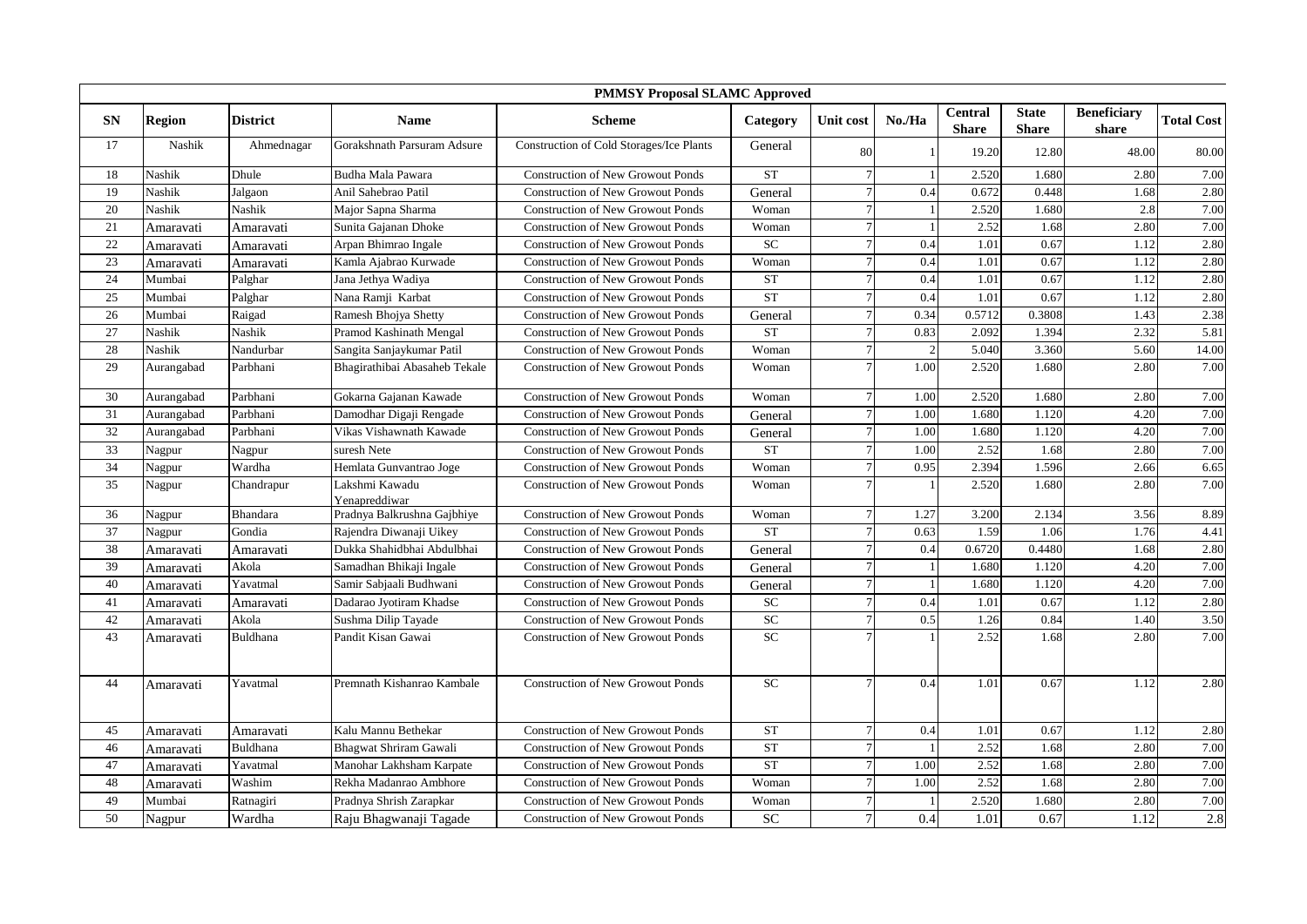|           |               |                   |                                           | <b>PMMSY Proposal SLAMC Approved</b>                              |                 |              |                          |                                |                              |                             |                   |
|-----------|---------------|-------------------|-------------------------------------------|-------------------------------------------------------------------|-----------------|--------------|--------------------------|--------------------------------|------------------------------|-----------------------------|-------------------|
| <b>SN</b> | <b>Region</b> | <b>District</b>   | <b>Name</b>                               | <b>Scheme</b>                                                     | Category        | Unit cost    | No./Ha                   | <b>Central</b><br><b>Share</b> | <b>State</b><br><b>Share</b> | <b>Beneficiary</b><br>share | <b>Total Cost</b> |
| 51        | Nagpur        | Gondia            | Mahendra hiramanji<br>panchabhai          | <b>Construction of New Growout Ponds</b>                          | <b>SC</b>       |              | 0.4                      | 1.01                           | 0.67                         | 1.12                        | 2.8               |
| 52        | <b>NAGPUR</b> | <b>GADCHIROLI</b> | <b>MILESH VASANTRAO</b><br><b>YEREWAR</b> | <b>Construction of New Growout Ponds</b>                          | General         |              |                          | 1.68                           | 1.12                         | 4.2                         | $\overline{7}$    |
| 53        | <b>NAGPUR</b> | <b>GADCHIROLI</b> | <b>GOVINDA NARAYAN</b><br><b>DADMAL</b>   | <b>Construction of New Growout Ponds</b>                          | <b>ST</b>       |              |                          | 2.52                           | 1.68                         | 2.8                         | $\overline{7}$    |
| 54        | Amaravati     | Buldhana          | Nivrutti Vithal Jadhav                    | <b>Construction of New Growout Ponds</b>                          | General         | $\tau$       | 0.6                      | 1.008                          | 0.672                        | 2.52                        | 4.2               |
| 55        | Amaravati     | Akola             | Kastura Shyamrao Jagtap                   | <b>Construction of New Growout Ponds</b>                          | <b>SC</b>       |              | 0.3                      | 0.76                           | 0.5                          | 0.84                        | 2.1               |
| 56        | Latur         | Nanded            | Ganpati Shankar Waghamare                 | <b>Construction of New Growout Ponds</b>                          | <b>SC</b>       |              | $\overline{2}$           | 5.04                           | 3.36                         | 5.6                         | 14                |
| 57        | Latur         | Nanded            | limbaji Venkat Chanchewad                 | <b>Construction of New Growout Ponds</b>                          | ST              |              | $\overline{2}$           | 5.04                           | 3.36                         | 5.6                         | 14                |
| 58        | Latur         | Nanded            | Priyanka Ishwarrao Patil                  | <b>Construction of New Growout Ponds</b>                          | Woman           | $\tau$       |                          | 2.52                           | 1.68                         | 2.8                         | $\overline{7}$    |
| 59        | Pune          | Pune              | Monali Suryakant Khalate                  | <b>Construction of New Growout Ponds</b>                          | Woman           |              | 0.6                      | 1.5100                         | 1.0100                       | 1.68                        | 4.2               |
| 60        | Pune          | Solapur           | Prakash Bansilal Nagtilak                 | <b>Construction of New Growout Ponds</b>                          | General         | $\tau$       | $\overline{2}$           | 3.360                          | 2.240                        | 8.4                         | $\overline{14}$   |
| 61        | Pune          | Solapur           | Narmadabai Ramchandra<br>Chavan           | <b>Construction of New Growout Ponds</b>                          | Woman           |              | $\overline{2}$           | 5.040                          | 3.360                        | 5.6                         | 14                |
| 62        | Mumbai        | Palghar           | Padmakar Bhiva Vayada                     | <b>Construction of New Growout Ponds</b>                          | <b>ST</b>       | $\tau$       |                          | 2.52                           | 1.68                         | 2.8                         | $\overline{7}$    |
| 63        | Mumbai        | Raigad            | Meghna Narendra Bhoir                     | <b>Construction of New Growout Ponds</b>                          | Woman           | $\tau$       |                          | 2.520                          | 1.680                        | 2.8                         | $\overline{7}$    |
| 64        | Mumbai        | Sindhudurg        | Shloka Mahadev Patade                     | <b>Construction of New Growout Ponds</b>                          | Woman           |              | $\overline{1}$           | 2.520                          | 1.680                        | 2.8                         | $\overline{7}$    |
| 65        | Mumbai        | Palghar           | Mangata Horiya Machhi                     | Construction of New Ponds for BW<br>Aquaculture                   | General         |              | 0.82                     | 1.57                           | 1.05                         | 3.94                        | 6.56              |
| 66        | Mumbai        | Palghar           | Naresh L Machhi                           | Construction of New Ponds for BW<br>Aquaculture                   | General         | $\mathbf{8}$ | 0.6                      | 1.15                           | 0.77                         | 2.88                        | 4.80              |
| 67        | Mumbai        | Palghar           | Babla Zeparu Machhi                       | Construction of New Ponds for BW<br>Aquaculture                   | General         | $\mathbf{8}$ | 0.78                     | 1.50                           | 1.00                         | 3.74                        | 6.24              |
| 68        | Mumbai        | Palghar           | Sunil Atmaram Patil                       | Construction of New Ponds for BW<br>Aquaculture                   | General         | 8            | 1.21                     | 2.32                           | 1.55                         | 5.81                        | 9.68              |
| 69        | Mumbai        | Raigad            | Mohan Vithoba Patil                       | Construction of New Ponds for BW<br>Aquaculture                   | General         |              | 0.6                      | 1.15                           | 0.77                         | 2.88                        | 4.80              |
| 70        | Nashik        | Ahmednagar        | Lahu Laxam Madhe                          | Construction of New Rearing ponds<br>(nursery/seed rearing ponds) | <b>ST</b>       |              | 0.48                     | 1.21                           | 0.81                         | 1.34                        | 3.36              |
| 71        | Nashik        | Jalgaon           | Leena Mohammad Tadvi                      | Construction of New Rearing ponds<br>(nursery/seed rearing ponds) | Woman           |              | 0.4                      | 1.01                           | 0.67                         | 1.12                        | 2.80              |
| 72        | Aurangabad    | Parbhani          | Renuka Anand Patil                        | Construction of New Rearing ponds<br>(nursery/seed rearing ponds) | Woman           |              | 0.4                      | 1.01                           | 0.67                         | 1.12                        | 2.80              |
| 73        | Nagpur        | Nagpur            | Vinod Sontakke                            | Construction of New Rearing ponds<br>(nursery/seed rearing ponds) | <b>SC</b>       |              |                          | 2.52                           | 1.68                         | 2.80                        | 7.00              |
| 74        | Amaravati     | Yavatmal          | Himmant Raghunath More                    | Construction of New Rearing ponds<br>(nursery/seed rearing ponds) | General         |              | $\overline{\mathcal{L}}$ | 3.36                           | 2.24                         | 8.40                        | 14.00             |
| 75        | Amaravati     | Buldhana          | Gopal Ramrao Kavhale                      | Construction of New Rearing ponds<br>(nursery/seed rearing ponds) | SC <sub>1</sub> |              | 0.4                      | 1.01                           | 0.67                         | 1.12                        | 2.80              |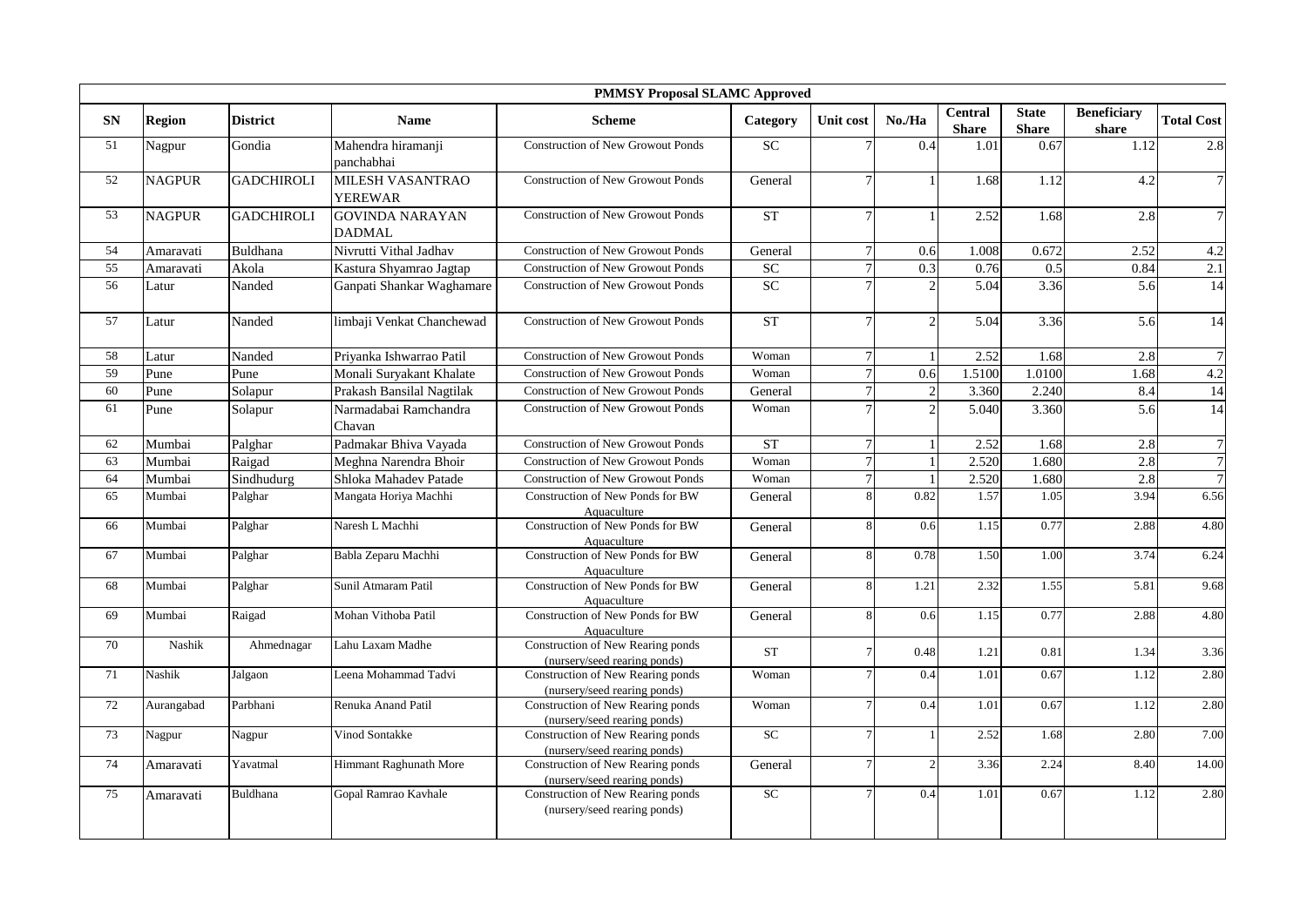|            |               |                 |                                     | <b>PMMSY Proposal SLAMC Approved</b>                                                    |           |                  |        |                                |                              |                             |                   |
|------------|---------------|-----------------|-------------------------------------|-----------------------------------------------------------------------------------------|-----------|------------------|--------|--------------------------------|------------------------------|-----------------------------|-------------------|
| ${\bf SN}$ | <b>Region</b> | <b>District</b> | <b>Name</b>                         | <b>Scheme</b>                                                                           | Category  | <b>Unit cost</b> | No./Ha | <b>Central</b><br><b>Share</b> | <b>State</b><br><b>Share</b> | <b>Beneficiary</b><br>share | <b>Total Cost</b> |
| 76         | Amaravati     | Akola           | Gajanan Bhagwan Jadhao              | Construction of New Rearing ponds<br>(nursery/seed rearing ponds)                       | <b>ST</b> |                  |        | 2.52                           | 1.68                         | 2.80                        | 7.00              |
| 77         | Amaravati     | Akola           | Rekha Sunil Pachade                 | Construction of New Rearing ponds<br>(nursery/seed rearing ponds)                       | Woman     |                  | 0.4    | 1.008                          | 0.672                        | 1.12                        | 2.80              |
| 78         | Amaravati     | Akola           | Lalita Vijaykumar Mankar            | Construction of New Rearing ponds<br>(nursery/seed rearing ponds)                       | Woman     |                  | 0.5    | 1.260                          | 0.840                        | 1.40                        | 3.50              |
| 79         | Amaravati     | Washim          | Asha Kishor Deshmukh                | Construction of New Rearing ponds<br>(nursery/seed rearing ponds)                       | Woman     |                  | 0.85   | 2.14                           | 1.43                         | 2.38                        | 5.95              |
| 80         | Latur         | Hingoli         | Mukund Balvantrao Naik              | Construction of New Rearing ponds<br>(nursery/seed rearing ponds)                       | General   |                  | 0.76   | 1.28                           | 0.85                         | 3.19                        | 5.32              |
| 81         | Aurangabad    | Beed            | Mrs. Pooja Ashok Jadhav             | Construction of New Rearing ponds<br>(nursery/seed rearing ponds)                       | Woman     |                  |        | 2.52                           | 1.68                         | 2.8                         | $\overline{7}$    |
| 82         | Aurangabad    | <b>Beed</b>     | Mr. Vitthal jagannath sabale        | Construction of New Rearing ponds<br>(nursery/seed rearing ponds)                       | General   |                  |        | 1.68                           | 1.12                         | 4.2                         | $\overline{7}$    |
| 83         | Amaravati     | Akola           | Mahadeo Madhukar More               | Construction of of New ponds for Saline<br>/Alkaline area                               | General   |                  | 0.8    | 1.54                           | 1.02                         | 3.84                        | 6.40              |
| 84         | Amaravati     | Akola           | Shriram Shaligram Bhongare          | Construction of of New ponds for Saline<br>/Alkaline area                               | General   |                  | 0.5    | 0.96                           | 0.64                         | 2.40                        | 4.00              |
| 85         | Nagpur        | Chandrapur      | Arjun Mahadev Kalamange             | Establishment of Backyard mini RAS units                                                | <b>ST</b> | 0.5              |        | 0.18                           | 0.12                         | 0.20                        | 0.50              |
| 86         | Nagpur        | Chandrapur      | Vruddhishwar Shankarrao<br>Shrirame | Establishment of Backyard mini RAS units                                                | <b>ST</b> | 0.5              |        | 0.18                           | 0.12                         | 0.20                        | 0.50              |
| 87         | Nagpur        | Chandrapur      | Ajay Vithhal Gayakwad               | Establishment of Backyard mini RAS units                                                | <b>ST</b> | 0.5              |        | 0.18                           | 0.12                         | 0.20                        | 0.50              |
| 88         | Nagpur        | Chandrapur      | Pandurang Nanaji Kalmenge           | Establishment of Backyard mini RAS units                                                | ST        | 0.5              |        | 0.18                           | 0.12                         | 0.20                        | 0.50              |
| 89         | Nagpur        | Bhandara        | Sharda Nandlal Bandhate             | Establishment of Backyard mini RAS units                                                | Woman     | 0.5              |        | 0.18                           | 0.12                         | 0.20                        | 0.50              |
| 90         | Nagpur        | Bhandara        | Sapna Kamaldas Vaidya               | Establishment of Backyard mini RAS units                                                | Woman     | 0.5              |        | 0.18                           | 0.12                         | 0.20                        | 0.50              |
| 91         | Nagpur        | Gondia          | Purushottam krishnarao<br>ghatole   | Establishment of Backyard mini RAS units                                                | General   | 0.5              |        | 0.12                           | 0.08                         | 0.3                         | 0.5               |
| 92         | Mumbai        | Raigad          | Poonam Abhijit Ghuba                | Establishment of Freshwater Ornamental<br>Fish Brood Bank                               | General   | 100              |        | 24                             | 16                           | 60                          | 100               |
| 93         | Mumbai        | Raigad          | Yashodhara Sanjay<br>Khandagale     | Establishment of Freshwater Ornamental<br>Fish Brood Bank                               | General   | 100              |        | 24                             | 16                           | 60                          | 100               |
| 94         | Nagpur        | Nagpur          | Rekha sinha                         | Establishment of large RAS (with 8 tanks of<br>minimum 90 m3/tank capacity 40 ton/crop) | General   | 50               |        | 12.00                          | 8.00                         | 30.00                       | 50.00             |
| 95         | Mumbai        | Thane           | Shilpa Nanasaheb Bansode            | Establishment of large RAS (with 8 tanks of<br>minimum 90 m3/tank capacity 40 ton/crop) | Woman     | 50               |        | 18.00                          | 12.00                        | 20.00                       | 50.00             |
| 96         | Nashik        | Nandurbar       | <b>Bhimsing Bandu More</b>          | Establishment of large RAS (with 8 tanks of<br>minimum 90 m3/tank capacity 40 ton/crop) | <b>ST</b> | 50               |        | 18                             | 12                           | 20                          | 50                |
| 97         | Latur         | Nanded          | Bhimarao Ganpati Waghmare           | Establishment of large RAS (with 8 tanks of<br>minimum 90 m3/tank capacity 40 ton/crop) | <b>SC</b> | $\overline{50}$  |        | 18                             | 12                           | 20                          | 50                |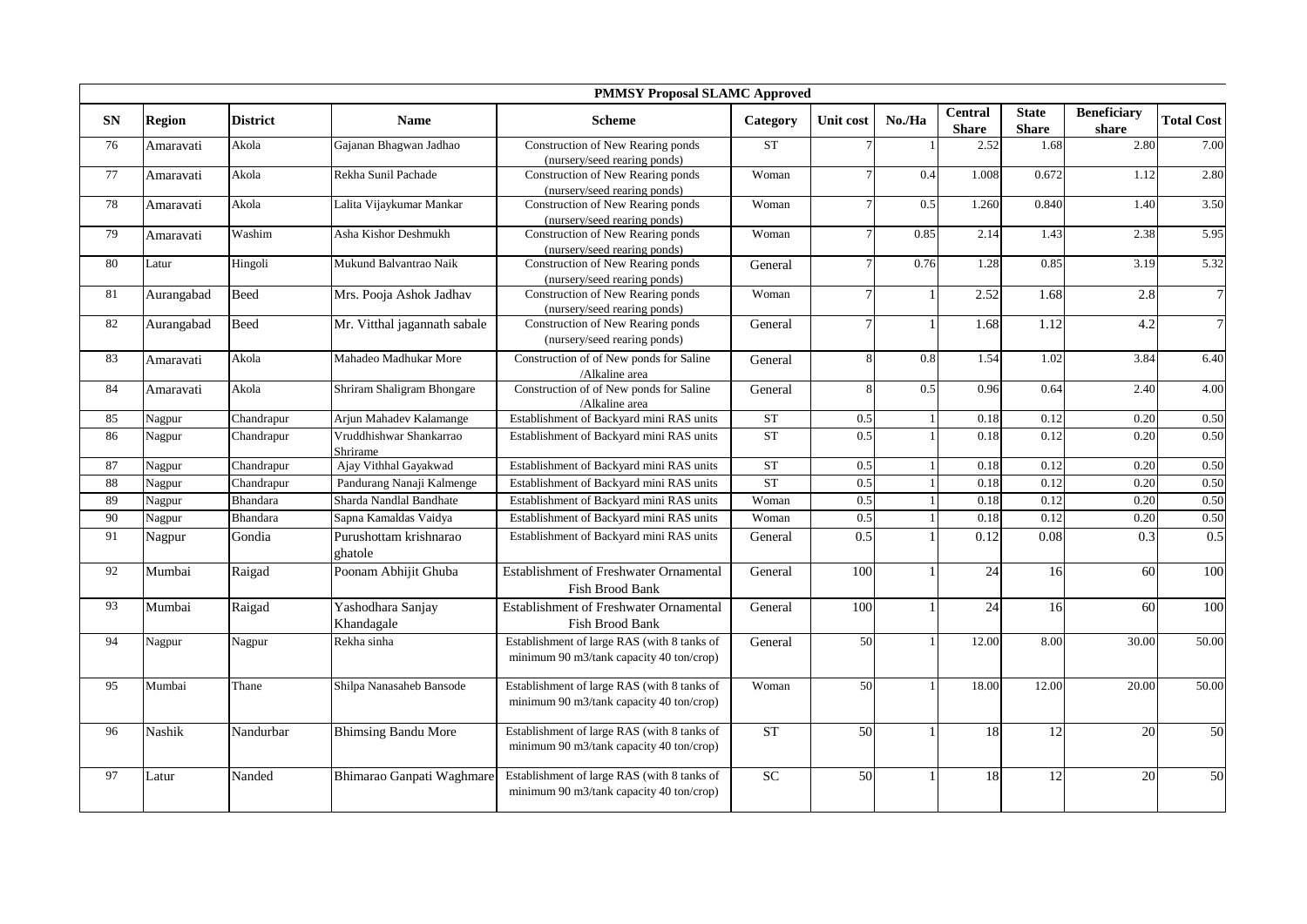|            |               |                 |                                    | <b>PMMSY Proposal SLAMC Approved</b>                                                                                                                                      |           |           |        |                                |                              |                             |                   |
|------------|---------------|-----------------|------------------------------------|---------------------------------------------------------------------------------------------------------------------------------------------------------------------------|-----------|-----------|--------|--------------------------------|------------------------------|-----------------------------|-------------------|
| ${\bf SN}$ | <b>Region</b> | <b>District</b> | <b>Name</b>                        | <b>Scheme</b>                                                                                                                                                             | Category  | Unit cost | No./Ha | <b>Central</b><br><b>Share</b> | <b>State</b><br><b>Share</b> | <b>Beneficiary</b><br>share | <b>Total Cost</b> |
| 98         | Aurangabad    | Jalna           | Mrs. Maya Aannasaheb<br>Chittekar  | Establishment of large RAS (with 8 tanks of<br>minimum 90 m3/tank capacity 40 ton/crop)                                                                                   | $\rm Sc$  | 50        |        | 18                             | 12                           | 20                          | 50                |
| 99         | Nashik        | Ahmednagar      | Dilip Sabaji Muntode               | Establishment of Medium RAS (with 6 tank of<br>minimum 30m3/tank capacity<br>10ton/crop)/Biofloc culture system (25 tanks<br>of $4 \text{ m}$ dia and $1 \text{ m}$ high) | SC        | 25        |        | 9.00                           | 6.00                         | 10.00                       | 25.00             |
| 100        | Aurangabad    | Beed            | Parkash kondiram gade              | Establishment of Medium RAS (with 6 tank of<br>minimum 30m3/tank capacity<br>10ton/crop)/Biofloc culture system (25 tanks<br>of $4 \text{ m}$ dia and $1 \text{ m}$ high) | General   | 25        |        | 6.00                           | 4.00                         | 15.00                       | 25.00             |
| 101        | Nagpur        | Nagpur          | <b>Uttam Chaudhary</b>             | Establishment of Medium RAS (with 6 tank of<br>minimum 30m3/tank capacity<br>10ton/crop)/Biofloc culture system (25 tanks<br>of $4 \text{ m}$ dia and $1 \text{ m}$ high) | <b>ST</b> | 25        |        | 9.00                           | 6.00                         | 10.00                       | 25.00             |
| 102        | Mumbai        | Ratnagiri       | Naima Sabir Wadkar                 | Establishment of Medium RAS (with 6 tank of<br>minimum 30m3/tank capacity<br>10ton/crop)/Biofloc culture system (25 tanks<br>of $4 \text{ m}$ dia and $1 \text{ m}$ high) | General   | 25        |        | 6.00                           | 4.00                         | 15.00                       | 25.00             |
| 103        | Latur         | Latur           | Abrar Rashid Shaikh                | Establishment of Medium RAS (with 6 tank of<br>minimum 30m3/tank capacity<br>10ton/crop)/Biofloc culture system (25 tanks<br>of $4 \text{ m}$ dia and $1 \text{ m}$ high) | General   | 25        |        | 6.00                           | 4.00                         | 15.00                       | 25.00             |
| 104        | Pune          | Pune            | Priyanka Ashwin Bhuruk             | Establishment of Medium RAS (with 6 tank of<br>minimum 30m3/tank capacity<br>10ton/crop)/Biofloc culture system (25 tanks<br>of $4 \text{ m}$ dia and $1 \text{ m}$ high) | Woman     | 25        |        | 9.0000                         | 6.0000                       | 10                          | 25                |
| 105        | Aurangabad    | Beed            | Shaikh Iftekhar Abdul Sattar       | Establishment of New Freshwater Finfish<br>Hatcheries                                                                                                                     | General   | 25        |        | 6.00                           | 4.00                         | 15.00                       | 25.00             |
| 106        | Pune          | Pune            | Tanuja Tamboli                     | Establishment of New Freshwater Finfish<br>Hatcheries                                                                                                                     | Woman     | 25        |        | 9.0000                         | 6.0000                       | 10.00                       | 25.00             |
| 107        | Amaravati     | Amaravati       | Vaibhav Subhashrao Khandare        | Establishment of New Freshwater Finfish<br>Hatcheries                                                                                                                     | <b>SC</b> | 25        |        | 9.00                           | 6.00                         | 10.00                       | 25.00             |
| 108        | Latur         | Hingoli         | Sandip Shrihari Munde              | <b>Establishment of New Freshwater Finfish</b><br>Hatcheries                                                                                                              | General   | 25        |        | 6.00                           | 4.00                         | 15.00                       | 25.00             |
| 109        | Latur         | Osmanabad       | Vijaymala Dattatraya<br>Khandagale | Establishment of New Freshwater Finfish<br>Hatcheries                                                                                                                     | Woman     | 25        |        | 9.00                           | 6.00                         | 10.00                       | 25.00             |
| 110        | Nagpur        | Wardha          | Reshma Manish Patel                | Establishment of New Freshwater Finfish<br>Hatcheries                                                                                                                     | General   | 25        |        | 6.00                           | 4.00                         | 15.00                       | 25.00             |
| 111        | Mumbai        | Palghar         | Meena Ninad Sankhye                | Establishment of New Freshwater Finfish<br>Hatcheries                                                                                                                     | Woman     | 25        |        | 9.00                           | 6.00                         | 10.00                       | 25.00             |
| 112        | Mumbai        | Palghar         | Archana Anand Tare                 | Establishment of Open Sea cages (100-<br>120 cubic meter volume)                                                                                                          | Woman     |           | 5      | 9                              | 6                            | 10                          | 25                |
| 113        | Mumbai        | Ratnagiri       | Prachi Rajiv Keer                  | Establishment of Open Sea cages (100-<br>120 cubic meter volume)                                                                                                          | Woman     |           | 10     | 18                             | 12                           | 20                          | 50                |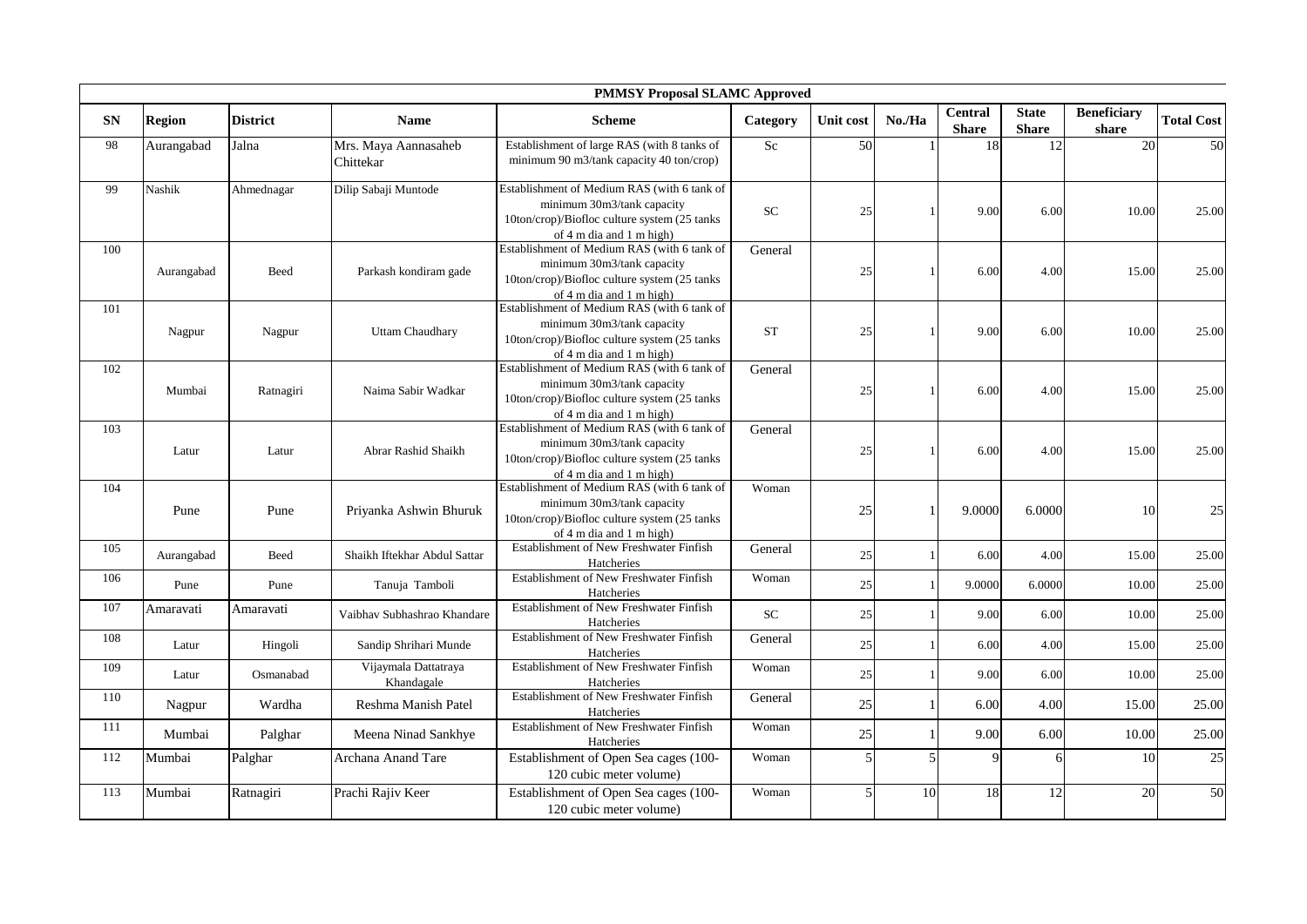|            |               |                 |                                  | <b>PMMSY Proposal SLAMC Approved</b>                                                                                    |           |           |        |                                |                              |                             |                   |
|------------|---------------|-----------------|----------------------------------|-------------------------------------------------------------------------------------------------------------------------|-----------|-----------|--------|--------------------------------|------------------------------|-----------------------------|-------------------|
| ${\bf SN}$ | <b>Region</b> | <b>District</b> | <b>Name</b>                      | <b>Scheme</b>                                                                                                           | Category  | Unit cost | No./Ha | <b>Central</b><br><b>Share</b> | <b>State</b><br><b>Share</b> | <b>Beneficiary</b><br>share | <b>Total Cost</b> |
| 114        | Mumbai        | Ratnagiri       | Rasika Raghunath Amberkar        | Establishment of Seaweed culture rafts<br>including inputs (per raft)                                                   | Woman     | 0.015     | 15     | 0.08                           | 0.05                         | 0.09                        | 0.23              |
| 115        | Mumbai        | Ratnagiri       | Damini Damodar Natekar           | Establishment of Seaweed culture rafts<br>including inputs (per raft)                                                   | Woman     | 0.015     | 15     | 0.08                           | 0.05                         | 0.09                        | 0.23              |
| 116        | Mumbai        | Ratnagiri       | Nidhi Nandkumar Pomedkar         | Establishment of Seaweed culture rafts<br>including inputs (per raft)                                                   | Woman     | 0.015     | 15     | 0.08                           | 0.05                         | 0.09                        | 0.23              |
| 117        | Mumbai        | Ratnagiri       | Anuja Umesh Natekar              | Establishment of Seaweed culture rafts<br>including inputs (per raft)                                                   | Woman     | 0.015     | 15     | 0.08                           | 0.05                         | 0.09                        | 0.23              |
| 118        | Mumbai        | Ratnagiri       | Saharsha Shantaram<br>Harcharkar | Establishment of Seaweed culture rafts<br>including inputs (per raft)                                                   | Woman     | 0.015     | 15     | 0.08                           | 0.05                         | 0.09                        | 0.23              |
| 119        | Mumbai        | Ratnagiri       | Tirtha Omkar Lakade              | Establishment of Seaweed culture rafts<br>including inputs (per raft)                                                   | Woman     | 0.015     | 15     | 0.08                           | 0.05                         | 0.09                        | 0.23              |
| 120        | Mumbai        | Ratnagiri       | Shubhra Pralhad Ahivarkar        | Establishment of Seaweed culture rafts<br>including inputs (per raft)                                                   | Woman     | 0.015     | 15     | 0.08                           | 0.05                         | 0.09                        | 0.23              |
| 121        | Mumbai        | Ratnagiri       | Riyanka Ratnakar Natekar         | Establishment of Seaweed culture rafts<br>including inputs (per raft)                                                   | Woman     | 0.015     | 15     | 0.08                           | 0.05                         | 0.09                        | 0.23              |
| 122        | Mumbai        | Ratnagiri       | Sidhharthi Vasudev Natekar       | Establishment of Seaweed culture rafts<br>including inputs (per raft)                                                   | Woman     | 0.015     | 15     | 0.08                           | 0.05                         | 0.09                        | 0.23              |
| 123        | Mumbai        | Ratnagiri       | Shamika Sharad Lakade            | Establishment of Seaweed culture rafts<br>including inputs (per raft)                                                   | Woman     | 0.015     | 15     | 0.08                           | 0.05                         | 0.09                        | 0.23              |
| 124        | Mumbai        | Raigad          | Haresh Baliram Bangalekar        | Establishment of small RAS (with 1 tank of<br>100m3 capacity/Biofloc (7 tanks of 4m dia<br>and 1.5 high) culture system | General   | 7.5       |        | 1.80                           | 1.20                         | 4.50                        | 7.50              |
| 125        | Mumbai        | Thane           | Malta Namdev Gadge               | Establishment of small RAS (with 1 tank of<br>100m3 capacity/Biofloc (7 tanks of 4m dia<br>and 1.5 high) culture system | Woman     | 7.5       |        | 2.70                           | 1.80                         | 3.00                        | 7.50              |
| 126        | Nashik        | Ahmednagar      | Satish Dattu Pawar               | Establishment of small RAS (with 1 tank of<br>100m3 capacity/Biofloc (7 tanks of 4m dia<br>and 1.5 high) culture system | <b>SC</b> | 7.5       | -1     | 2.70                           | 1.80                         | 3.00                        | 7.50              |
| 127        | Nashik        | Dhule           | Rahul Sambhaji Shevale           | Establishment of small RAS (with 1 tank of<br>100m3 capacity/Biofloc (7 tanks of 4m dia<br>and 1.5 high) culture system | General   | 7.5       |        | 1.80                           | 1.20                         | 4.50                        | 7.50              |
| 128        | Nashik        | Dhule           | Vishwajit Sattarsing Pawara      | Establishment of small RAS (with 1 tank of<br>100m3 capacity/Biofloc (7 tanks of 4m dia<br>and 1.5 high) culture system | <b>ST</b> | 7.5       |        | 2.70                           | 1.80                         | 3.00                        | 7.50              |
| 129        | Mumbai        | Palghar         | <b>Uday Shankar Kaul</b>         | Establishment of small RAS (with 1 tank of<br>100m3 capacity/Biofloc (7 tanks of 4m dia<br>and 1.5 high) culture system | General   | 7.5       |        | 1.80                           | 1.20                         | 4.50                        | 7.50              |
| 130        | Mumbai        | Sindhudurg      | Charulata Kamlesh Chavan (SC)    | Establishment of small RAS (with 1 tank of<br>100m3 capacity/Biofloc (7 tanks of 4m dia<br>and 1.5 high) culture system | SC        | 7.5       |        | 2.70                           | 1.80                         | 3.00                        | 7.50              |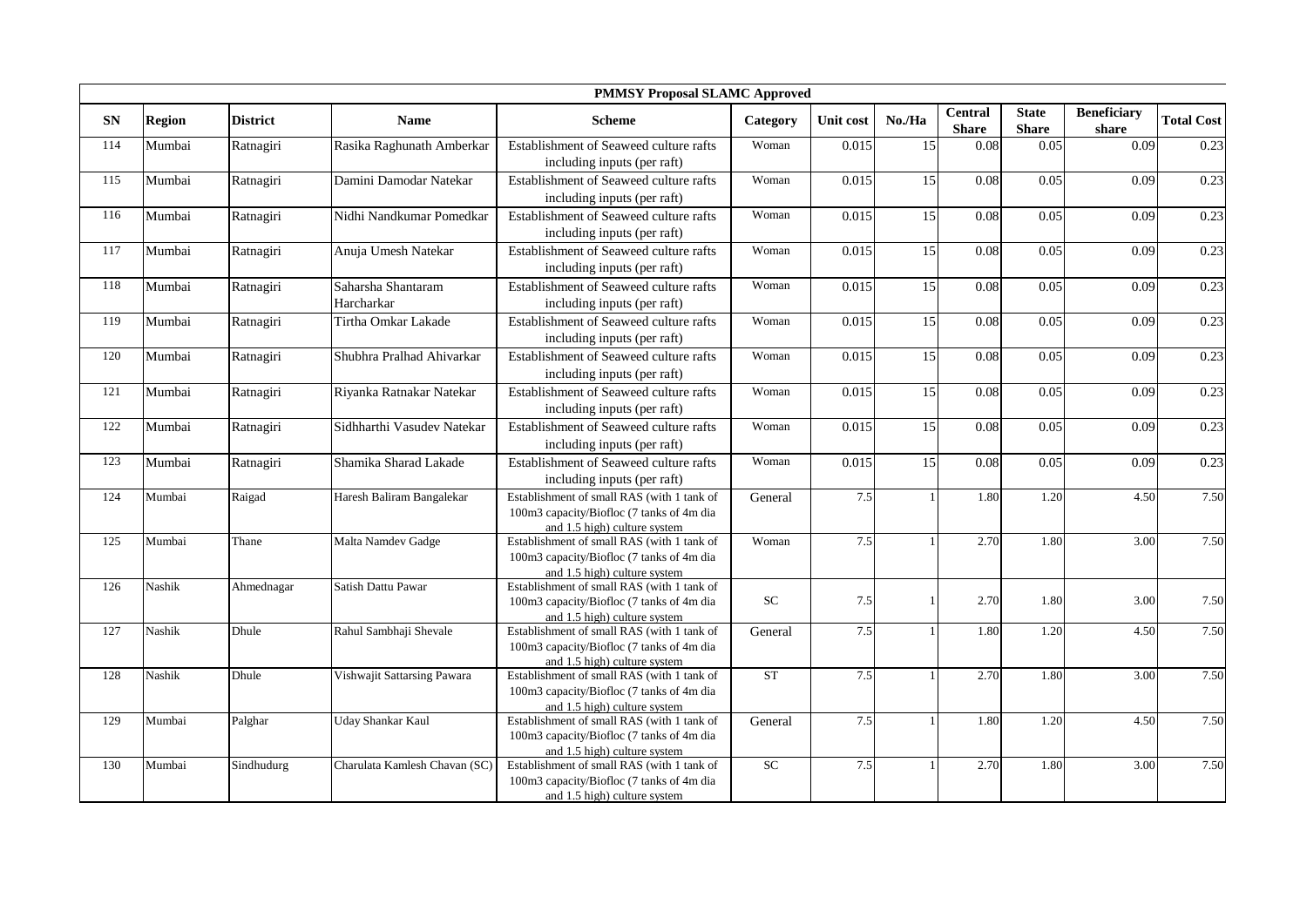|           |               |                 |                                     | <b>PMMSY Proposal SLAMC Approved</b>                                                                                     |            |           |              |                                |                              |                             |                   |
|-----------|---------------|-----------------|-------------------------------------|--------------------------------------------------------------------------------------------------------------------------|------------|-----------|--------------|--------------------------------|------------------------------|-----------------------------|-------------------|
| <b>SN</b> | <b>Region</b> | <b>District</b> | <b>Name</b>                         | <b>Scheme</b>                                                                                                            | Category   | Unit cost | No./Ha       | <b>Central</b><br><b>Share</b> | <b>State</b><br><b>Share</b> | <b>Beneficiary</b><br>share | <b>Total Cost</b> |
| 131       | Mumbai        | Sindhudurg      | Rasika Rajesh Salgaonkar            | Establishment of small RAS (with 1 tank of<br>100m3 capacity/Biofloc (7 tanks of 4m dia<br>and 1.5 high) culture system  | Woman      | 7.5       |              | 2.70                           | 1.80                         | 3.00                        | 7.50              |
| 132       | Nashik        | Ahmednagar      | Vishal Amrut Chavan                 | Establishment of small RAS (with 1 tank of<br>100m3 capacity/Biofloc (7 tanks of 4m dia<br>and 1.5 high) culture system  | ${\rm SC}$ | 7.5       |              | 2.70                           | 1.80                         | 3.00                        | 7.50              |
| 133       | Nashik        | Ahmednagar      | Rajendra Dagduji Sadaphule          | Establishment of small RAS (with 1 tank of<br>100m3 capacity/Biofloc (7 tanks of 4m dia<br>and 1.5 high) culture system  | SC         | 7.5       |              | 2.70                           | 1.80                         | 3.00                        | 7.50              |
| 134       | Nashik        | Ahmednagar      | Suresh Bhagwan Kolhe                | Establishment of small RAS (with 1 tank of<br>100m3 capacity/Biofloc (7 tanks of 4m dia<br>and 1.5 high) culture system  | General    | 7.5       |              | 1.80                           | 1.20                         | 4.50                        | 7.50              |
| 135       | Nashik        | Ahmednagar      | Santosh Vishwanath<br>Suryawanshi   | Establishment of small RAS (with 1 tank of<br>100m3 capacity/Biofloc (7 tanks of 4m dia<br>and 1.5 high) culture system  | General    | 7.5       |              | 1.80                           | 1.20                         | 4.50                        | 7.50              |
| 136       | Nashik        | Ahmednagar      | Ganesh Anandrao Karne               | Establishment of small RAS (with 1 tank of<br>100m3 capacity/Biofloc (7 tanks of 4m dia<br>and 1.5 high) culture system  | General    | 7.5       | $\mathbf{1}$ | 1.80                           | 1.20                         | 4.50                        | 7.50              |
| 137       | Aurangabad    | Beed            | Shaikh Khalid Abdul Rab             | Establishment of small RAS (with 1 tank of<br>100m3 capacity/Biofloc (7 tanks of 4m dia<br>and 1.5 high) culture system  | General    | 7.5       |              | 1.80                           | 1.20                         | 4.50                        | 7.50              |
| 138       | Aurangabad    | Beed            | Satyabhama kondiram Gade            | Establishment of small RAS (with 1 tank of<br>100m3 capacity/Biofloc (7 tanks of 4m dia<br>and 1.5 high) culture system  | Woman      | 7.5       |              | 2.70                           | 1.80                         | 3.00                        | 7.50              |
| 139       | Nagpur        | Gondia          | Sanju Sheshlalji Uikey              | Establishment of small RAS (with 1 tank of<br>100m3 capacity/Biofloc (7 tanks of 4m dia<br>and 1.5 high) culture system  | <b>ST</b>  | 7.5       |              | 2.70                           | 1.80                         | 3.00                        | 7.50              |
| 140       | Nagpur        | Nagpur          | Madhuri Padole                      | Establishment of small RAS (with 1 tank of<br>100m3 capacity/Biofloc (7 tanks of 4m dia<br>and 1.5 high) culture system  | General    | 7.5       |              | 1.80                           | 1.20                         | 4.50                        | 7.50              |
| 141       | Nagpur        | Nagpur          | Hemlata Manohar Sonkusre            | Establishment of small RAS (with 1 tank of<br>100m3 capacity/Biofloc (7 tanks of 4m dia<br>and 1.5 high) culture system  | Woman      | 7.5       |              | 2.70                           | 1.80                         | 3.00                        | 7.50              |
| 142       | Amaravati     | Amaravati       | Ankush Rajendra Shevatkar           | Establishment of small RAS (with 1 tank of<br>100m3 capacity/Biofloc (7 tanks of 4m dia<br>and 1.5 high) culture system  | General    | 7.5       |              | 1.80                           | 1.20                         | 4.50                        | 7.50              |
| 143       | Amaravati     | Akola           | Shekh Inayat Shek Munaf             | Establishment of small RAS (with 1 tank of<br>100m3 capacity/Biofloc (7 tanks of 4m dia<br>and 1.5 high) culture system  | General    | 7.5       |              | 1.80                           | 1.20                         | 4.50                        | 7.50              |
| 144       | Amaravati     | Yavatmal        | Mukesh Shriram Kaithawas            | Establishment of small RAS (with 1 tank of<br>100m3 capacity/Biofloc (7 tanks of 4m dia<br>and 1.5 high) culture system  | SC         | 7.5       |              | 2.70                           | 1.80                         | 3.00                        | 7.50              |
| 145       | Nashik        | Nashik          | Sameer Ahmed Shakil<br>Ahmed Shaikh | Establishment of small RAS (with 1 tank<br>of 100m3 capacity/Biofloc (7 tanks of 4m)<br>dia and 1.5 high) culture system | General    | 7.5       |              | 1.8                            | 1.2                          | 4.5                         | 7.5               |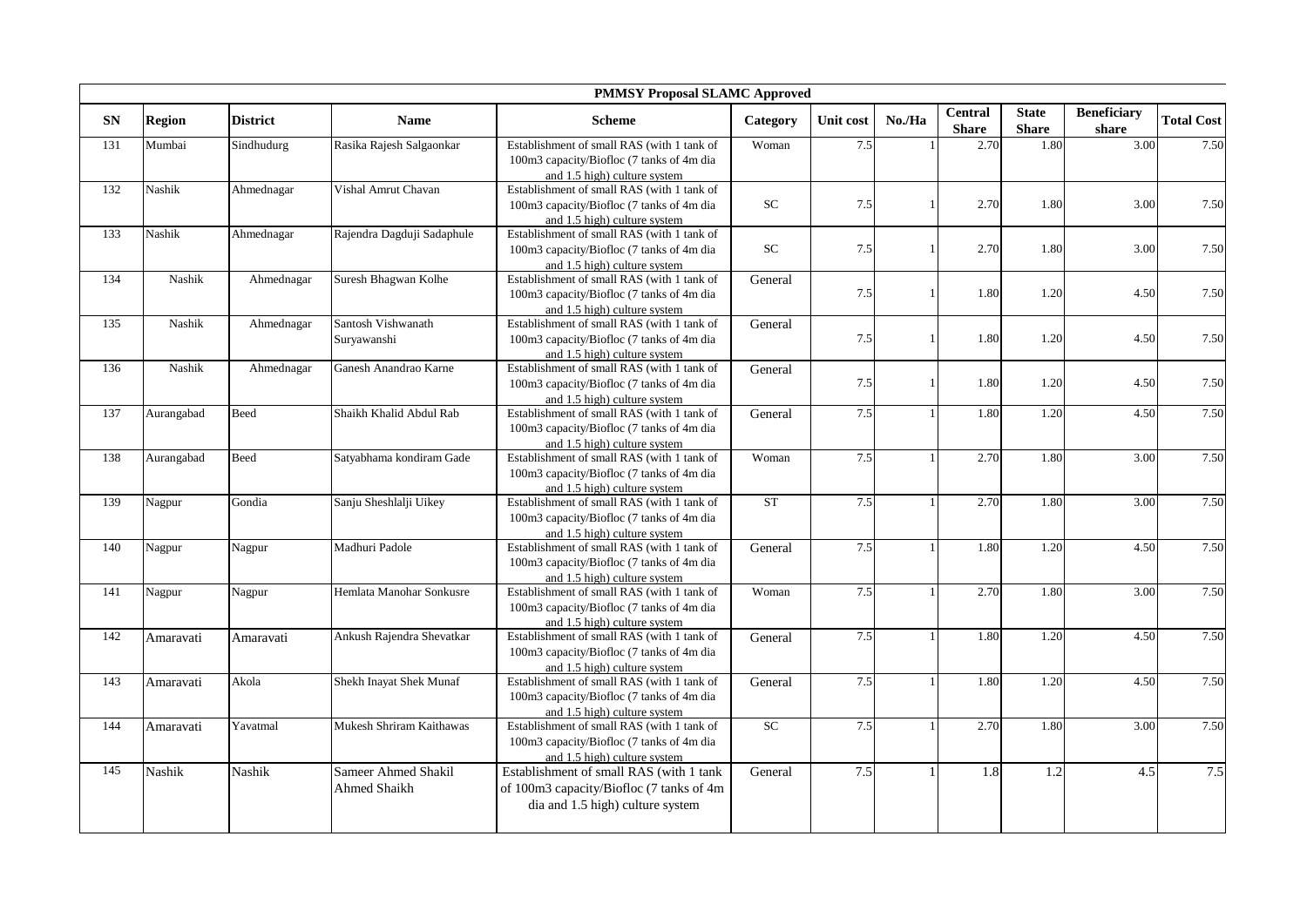|           |               |                 |                                      | <b>PMMSY Proposal SLAMC Approved</b>                                                                                    |            |           |        |                                |                              |                             |                   |
|-----------|---------------|-----------------|--------------------------------------|-------------------------------------------------------------------------------------------------------------------------|------------|-----------|--------|--------------------------------|------------------------------|-----------------------------|-------------------|
| <b>SN</b> | <b>Region</b> | <b>District</b> | <b>Name</b>                          | <b>Scheme</b>                                                                                                           | Category   | Unit cost | No./Ha | <b>Central</b><br><b>Share</b> | <b>State</b><br><b>Share</b> | <b>Beneficiary</b><br>share | <b>Total Cost</b> |
| 146       | Nashik        | <b>Nashik</b>   | Manisha Bhanudas Shinde              | Establishment of small RAS (with 1 tank<br>of 100m3 capacity/Biofloc (7 tanks of 4m<br>dia and 1.5 high) culture system | Woman      | 7.5       |        | 2.7                            | 1.8                          |                             | 7.5               |
| 147       | Latur         | Nanded          | Suresh Fatru Waghmare                | Establishment of small RAS (with 1 tank<br>of 100m3 capacity/Biofloc (7 tanks of 4m<br>dia and 1.5 high) culture system | <b>SC</b>  | 7.5       | -1     | 2.7                            | 1.8                          | $\overline{a}$              | 7.5               |
| 148       | Latur         | Nanded          | Kiran Dnyaneshwar Hake               | Establishment of small RAS (with 1 tank<br>of 100m3 capacity/Biofloc (7 tanks of 4m<br>dia and 1.5 high) culture system | General    | 7.5       | 1      | 1.8                            | 1.2                          | 4.5                         | 7.5               |
| 149       | Latur         | Nanded          | Dilip Narayan Parsewad               | Establishment of small RAS (with 1 tank<br>of 100m3 capacity/Biofloc (7 tanks of 4m<br>dia and 1.5 high) culture system | <b>ST</b>  | 7.5       |        | 2.7                            | 1.8                          | $\mathbf{3}$                | 7.5               |
| 150       | Mumbai        | Ratnagiri       | Abdul Rehman Shejwalkar              | Establishment of small RAS (with 1 tank<br>of 100m3 capacity/Biofloc (7 tanks of 4m<br>dia and 1.5 high) culture system | General    | 7.5       | -1     | 1.8                            | 1.2                          | 4.5                         | 7.5               |
| 151       | Aurangabad    | Jalna           | Mr.Ravsaheb Vaman Lihinar            | Establishment of small RAS (with 1 tank<br>of 100m3 capacity/Biofloc (7 tanks of 4m<br>dia and 1.5 high) culture system | $S_{c}$    | 7.5       |        | 2.7                            | 1.8                          |                             | 7.5               |
| 152       | Latur         | Osmanabad       | Abhay Vilasrao Deshmukh              | Extension and support Services.                                                                                         | General    | $25\,$    |        | 6.00                           | 4.00                         | 15.00                       | 25.00             |
| 153       | Aurangabad    | Beed            | Mr.Nandkishor Gangabhishan<br>Parikh | Extension and support Services.                                                                                         | General    | 25        |        | 6.00                           | 4.00                         | 15.00                       | 25.00             |
| 154       | Nagpur        | Bhandara        | Lohit Bhaurao Lale                   | Extension and support Services.                                                                                         | General    | $25\,$    |        | 6.00                           | 4.00                         | 15.00                       | 25.00             |
| 155       | Nagpur        | Chandrapur      | Saurabh Jaisingh Dongre              | Extension and support Services.                                                                                         | General    | 25        |        | 6.00                           | 4.00                         | 15.00                       | 25.00             |
| 156       | Nagpur        | Nagpur          | Piyushkumar Waghmare                 | Extension and support Services.                                                                                         | General    | 25        |        | 6.00                           | 4.00                         | 15.00                       | 25.00             |
| 157       | Mumbai        | Ratnagiri       | Ketan Suresh Naik                    | Extension and support Services.                                                                                         | General    | 25        |        | 6.00                           | 4.00                         | 15.00                       | 25.00             |
| 158       | Latur         | Latur           | <b>Sharad Raosaheb Surnar</b>        | Extension and support Services.                                                                                         | General    | 25        |        | 6                              | $\overline{4}$               | 15                          | 25                |
| 159       | Amaravati     | Akola           | Bramhakumar Mangalrajji<br>Pande     | Fish Feed Mills - (a) Mini Mills of production<br>Capacity of 2 ton /Day                                                | General    | 30        |        | 7.20                           | 4.80                         | 18.00                       | 30.00             |
| 160       | Latur         | Osmanabad       | Madan Kisan Kamble                   | Fish Feed Mills - (a) Mini Mills of production<br>Capacity of 2 ton /Day                                                | ${\rm SC}$ | 30        |        | 10.80                          | 7.20                         | 12.00                       | 30.00             |
| 161       | Aurangabad    | Beed            | Savita somnath Patil                 | Fish Feed Mills - (a) Mini Mills of production<br>Capacity of 2 ton /Day                                                | Woman      | 30        |        | 10.80                          | 7.20                         | 12.00                       | 30.00             |
| 162       | Nagpur        | Nagpur          | Sumukh Mishra                        | Fish Feed Mills - (a) Mini Mills of production<br>Capacity of 2 ton /Day                                                | General    | 30        |        | 7.2                            | 4.8                          | 18                          | 30                |
| 163       | Latur         | Nanded          | Janabai Sheshrao Surnar              | Fish Value Add Enterprises units                                                                                        | Woman      | 50        | 1      | 18                             | 12                           | 20                          | $\overline{50}$   |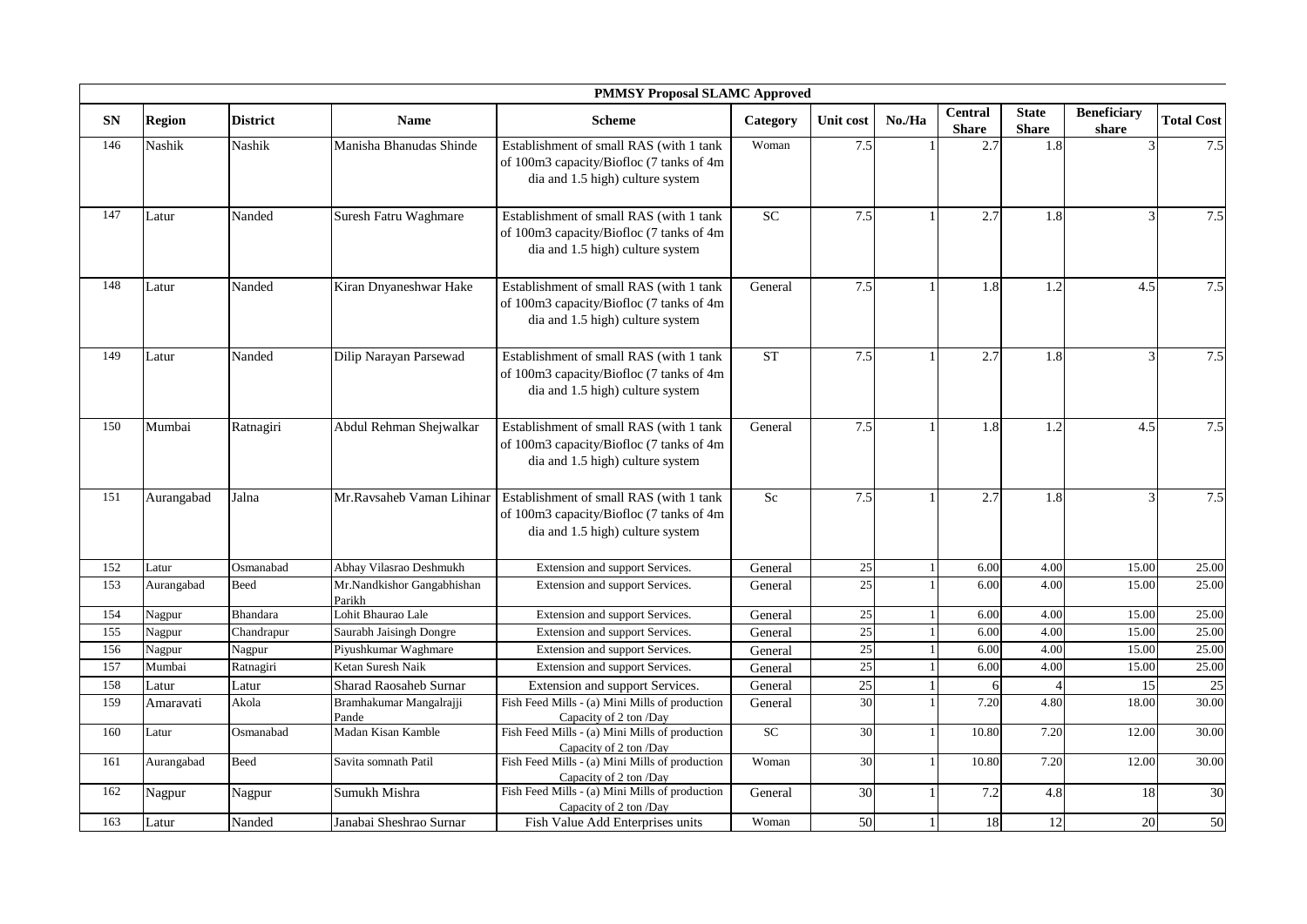|            |               |                   |                                         | <b>PMMSY Proposal SLAMC Approved</b>                                                                       |          |           |                |                                |                              |                             |                          |
|------------|---------------|-------------------|-----------------------------------------|------------------------------------------------------------------------------------------------------------|----------|-----------|----------------|--------------------------------|------------------------------|-----------------------------|--------------------------|
| ${\bf SN}$ | <b>Region</b> | <b>District</b>   | <b>Name</b>                             | <b>Scheme</b>                                                                                              | Category | Unit cost | No./Ha         | <b>Central</b><br><b>Share</b> | <b>State</b><br><b>Share</b> | <b>Beneficiary</b><br>share | <b>Total Cost</b>        |
| 164        | Mumbai        | Palghar           | Mangata Horiya Machhi                   | Inputs for Brackish Water Aquaculture                                                                      | General  |           | 0.82           | 1.18                           | 0.79                         | 2.95                        | 4.92                     |
| 165        | Mumbai        | Palghar           | Sunil Atmaram Patil                     | Inputs for Brackish Water Aquaculture                                                                      | General  |           | 1.21           | 1.74                           | 1.16                         | 4.36                        | 7.26                     |
| 166        | Mumbai        | Palghar           | Babla Zeparu Machhi                     | Inputs for Brackish Water Aquaculture                                                                      | General  |           | 0.78           | 1.12                           | 0.75                         | 2.81                        | 4.68                     |
| 167        | Mumbai        | Palghar           | Naresh L Machhi                         | Inputs for Brackish Water Aquaculture                                                                      | General  |           | 0.6            | 0.864                          | 0.576                        | 2.16                        | 3.60                     |
| 168        | Mumbai        | Raigad            | Mohan Vithoba Patil                     | Inputs for Brackish Water Aquaculture                                                                      | General  |           | 0.6            | 0.864                          | 0.576                        | 2.16                        | 3.60                     |
| 169        | Nashik        | Dhule             | Budha Mala Pawara                       | Inputs for Freshwater Aquaculture including<br>Composite Fish Culture, Scampi, Pangasius,<br>Tilapia, etc. | ST       |           |                | 1.44                           | 0.96                         | 1.60                        | 4.00                     |
| 170        | Nashik        | Jalgaon           | Anil Sahebrao Patil                     | Inputs for Freshwater Aquaculture including<br>Composite Fish Culture, Scampi, Pangasius,<br>Tilapia, etc. | General  |           | 0.4            | 0.384                          | 0.256                        | 0.96                        | 1.60                     |
| 171        | Nashik        | <b>Nashik</b>     | Major Sapna Sharma                      | Inputs for Freshwater Aquaculture including<br>Composite Fish Culture, Scampi, Pangasius,<br>Tilapia, etc. | Woman    |           |                | 1.44                           | 0.96                         | 1.6                         | 4.00                     |
| 172        | Nagpur        | Wardha            | Raju Bhagwanaji Tagade                  | Inputs for Freshwater Aquaculture including<br>Composite Fish Culture, Scampi, Pangasius,<br>Tilapia, etc. | SC       |           | 0.4            | 0.58                           | 0.38                         | 0.64                        | 1.6                      |
| 173        | <b>NAGPUR</b> | <b>GADCHIROLI</b> | MILESH VASANTRAO<br><b>YEREWAR</b>      | Inputs for Freshwater Aquaculture including<br>Composite Fish Culture, Scampi, Pangasius,<br>Tilapia, etc. | General  |           |                | 0.960                          | 0.640                        | 2.4                         | $\overline{4}$           |
| 174        | <b>NAGPUR</b> | <b>GADCHIROLI</b> | <b>GOVINDA NARAYAN</b><br><b>DADMAL</b> | Inputs for Freshwater Aquaculture including<br>Composite Fish Culture, Scampi, Pangasius,<br>Tilapia, etc. | ST       |           | $\mathbf{1}$   | 1.44                           | 0.96                         | 1.6                         | $\overline{\mathcal{A}}$ |
| 175        | Nagpur        | Gondia            | Mahendra hiramanji<br>panchabhai        | Inputs for Freshwater Aquaculture including<br>Composite Fish Culture, Scampi, Pangasius,<br>Tilapia, etc. | SC       |           | 0.4            | 0.58                           | 0.38                         | 0.64                        | 1.6                      |
| 176        | Amaravati     | Buldhana          | Nivrutti Vithal Jadhav                  | Inputs for Freshwater Aquaculture including<br>Composite Fish Culture, Scampi, Pangasius,<br>Tilapia, etc. | General  |           | 0.6            | 0.576                          | 0.384                        | 1.44                        | 2.4                      |
| 177        | Amaravati     | Akola             | Kastura Shyamrao Jagtap                 | Inputs for Freshwater Aquaculture including<br>Composite Fish Culture, Scampi, Pangasius,<br>Tilapia, etc. | SC       |           | 0.3            | 0.43                           | 0.29                         | 0.48                        | 1.2                      |
| 178        | Latur         | Nanded            | Ganpati Shankar Waghamare               | Inputs for Freshwater Aquaculture including<br>Composite Fish Culture, Scampi, Pangasius,<br>Tilapia, etc. | SC       |           | $\mathfrak{D}$ | 2.88                           | 1.92                         | 3.2                         | 8                        |
| 179        | Latur         | Nanded            | limbaji Venkat Chanchewad               | Inputs for Freshwater Aquaculture including<br>Composite Fish Culture, Scampi, Pangasius,<br>Tilapia, etc. | ST       |           | $\overline{c}$ | 2.88                           | 1.92                         | 3.2                         | 8                        |
| 180        | Latur         | Nanded            | Priyanka Ishwarrao Patil                | Inputs for Freshwater Aquaculture including<br>Composite Fish Culture, Scampi, Pangasius,<br>Tilapia, etc. | Woman    |           |                | 1.44                           | 0.96                         | 1.6                         | $\Delta$                 |
| 181        | Pune          | Pune              | Monali Suryakant Khalate                | Inputs for Freshwater Aquaculture including<br>Composite Fish Culture, Scampi, Pangasius,<br>Tilapia, etc. | Woman    |           | 0.6            | 0.8600                         | 0.5800                       | 0.96                        | 2.4                      |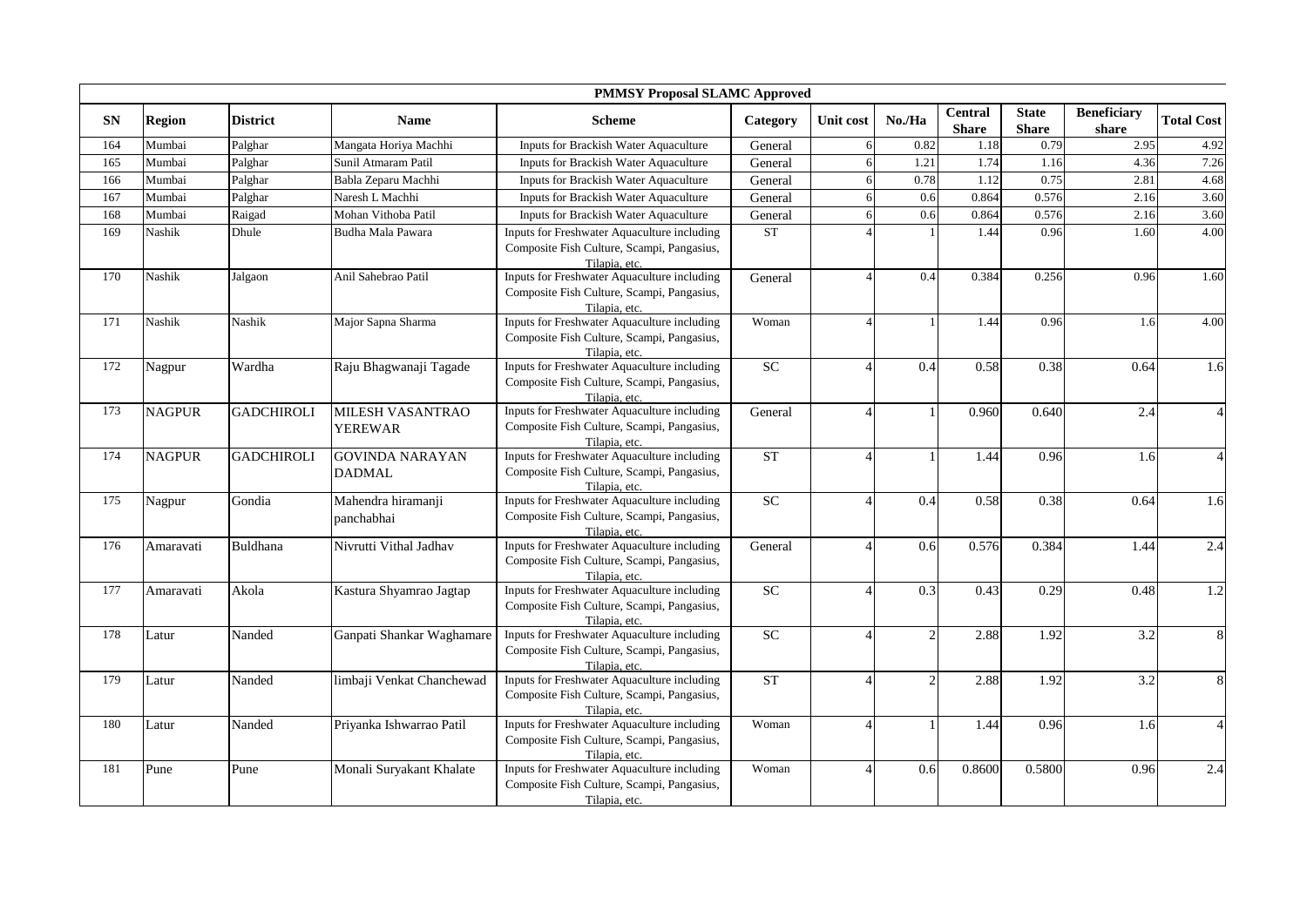|            |               |                 |                                 | <b>PMMSY Proposal SLAMC Approved</b>                                                                       |                    |                  |                |                                |                              |                             |                   |
|------------|---------------|-----------------|---------------------------------|------------------------------------------------------------------------------------------------------------|--------------------|------------------|----------------|--------------------------------|------------------------------|-----------------------------|-------------------|
| ${\bf SN}$ | <b>Region</b> | <b>District</b> | <b>Name</b>                     | <b>Scheme</b>                                                                                              | Category           | <b>Unit cost</b> | No./Ha         | <b>Central</b><br><b>Share</b> | <b>State</b><br><b>Share</b> | <b>Beneficiary</b><br>share | <b>Total Cost</b> |
| 182        | Pune          | Solapur         | Prakash Bansilal Nagtilak       | Inputs for Freshwater Aquaculture including<br>Composite Fish Culture, Scampi, Pangasius,<br>Tilapia, etc. | General            |                  | C              | 1.920                          | 1.280                        | 4.8                         | $8\phantom{.}$    |
| 183        | Pune          | Solapur         | Narmadabai Ramchandra<br>Chavan | Inputs for Freshwater Aquaculture including<br>Composite Fish Culture, Scampi, Pangasius,<br>Tilapia, etc. | Woman              |                  | 2              | 2.880                          | 1.920                        | 3.2                         | 8                 |
| 184        | Mumbai        | Palghar         | Padmakar Bhiva Vayada           | Inputs for Freshwater Aquaculture including<br>Composite Fish Culture, Scampi, Pangasius,<br>Tilapia, etc. | ST                 |                  |                | 1.44                           | 0.96                         | 1.6                         |                   |
| 185        | Mumbai        | Raigad          | Meghna Narendra Bhoir           | Inputs for Freshwater Aquaculture including<br>Composite Fish Culture, Scampi, Pangasius,<br>Tilapia, etc. | Woman              |                  |                | 1.440                          | 0.960                        | 1.6                         |                   |
| 186        | Mumbai        | Sindhudurg      | Shloka Mahadev Patade           | Inputs for Freshwater Aquaculture including<br>Composite Fish Culture, Scampi, Pangasius,<br>Tilapia, etc. | Woman              |                  |                | 1.44                           | 0.96                         | 1.6                         | $\Delta$          |
| 187        | Amaravati     | Amaravati       | Sunita Gajanan Dhoke            | Inputs for Freshwater Aquaculture including<br>Composite Fish Culture, Scampi, Pangasius,<br>Tilapia, etc. | Woman              |                  |                | 1.440                          | 0.960                        | 1.60                        | 4.00              |
| 188        | Amaravati     | Amaravati       | Arpan Bhimrao Ingale            | Inputs for Freshwater Aquaculture including<br>Composite Fish Culture, Scampi, Pangasius,<br>Tilapia, etc. | SC                 |                  | 0.4            | 0.58                           | 0.38                         | 0.64                        | 1.60              |
| 189        | Amaravati     | Amaravati       | Kamla Ajabrao Kurwade           | Inputs for Freshwater Aquaculture including<br>Composite Fish Culture, Scampi, Pangasius,<br>Tilapia, etc. | Woman              |                  | 0.4            | 0.576                          | 0.384                        | 0.64                        | 1.60              |
| 190        | Mumbai        | Palghar         | Jana Jethya Wadiya              | Inputs for Freshwater Aquaculture including<br>Composite Fish Culture, Scampi, Pangasius,<br>Tilapia, etc. | ST                 |                  | 0.4            | 0.58                           | 0.38                         | 0.64                        | 1.60              |
| 191        | Mumbai        | Palghar         | Nana Ramji Karbat               | Inputs for Freshwater Aquaculture including<br>Composite Fish Culture, Scampi, Pangasius,<br>Tilapia, etc. | ST                 |                  | 0.4            | 0.58                           | 0.38                         | 0.64                        | 1.60              |
| 192        | Mumbai        | Raigad          | <b>Ramesh Bhojya Shetty</b>     | Inputs for Freshwater Aquaculture including<br>Composite Fish Culture, Scampi, Pangasius,<br>Tilapia, etc. | General            |                  | 0.34           | 0.3264                         | 0.2176                       | 0.82                        | 1.36              |
| 193        | Nashik        | Nashik          | Pramod Kashinath Mengal         | Inputs for Freshwater Aquaculture including<br>Composite Fish Culture, Scampi, Pangasius,<br>Tilapia, etc. | ${\cal S}{\cal T}$ |                  | 0.83           | 1.20                           | 0.80                         | 1.33                        | 3.32              |
| 194        | <b>Nashik</b> | Nandurbar       | Sangita Sanjaykumar Patil       | Inputs for Freshwater Aquaculture including<br>Composite Fish Culture, Scampi, Pangasius,<br>Tilapia, etc. | Woman              |                  | $\overline{c}$ | 2.88                           | 1.92                         | 3.20                        | 8.00              |
| 195        | Aurangabad    | Parbhani        | Bhagirathibai Abasaheb Tekale   | Inputs for Freshwater Aquaculture including<br>Composite Fish Culture, Scampi, Pangasius,<br>Tilapia, etc. | Woman              |                  | 1.00           | 1.44                           | 0.96                         | 1.60                        | 4.00              |
| 196        | Aurangabad    | Parbhani        | Gokarna Gajanan Kawade          | Inputs for Freshwater Aquaculture including<br>Composite Fish Culture, Scampi, Pangasius,<br>Tilapia, etc. | Woman              |                  | 1.00           | 1.44                           | 0.96                         | 1.60                        | 4.00              |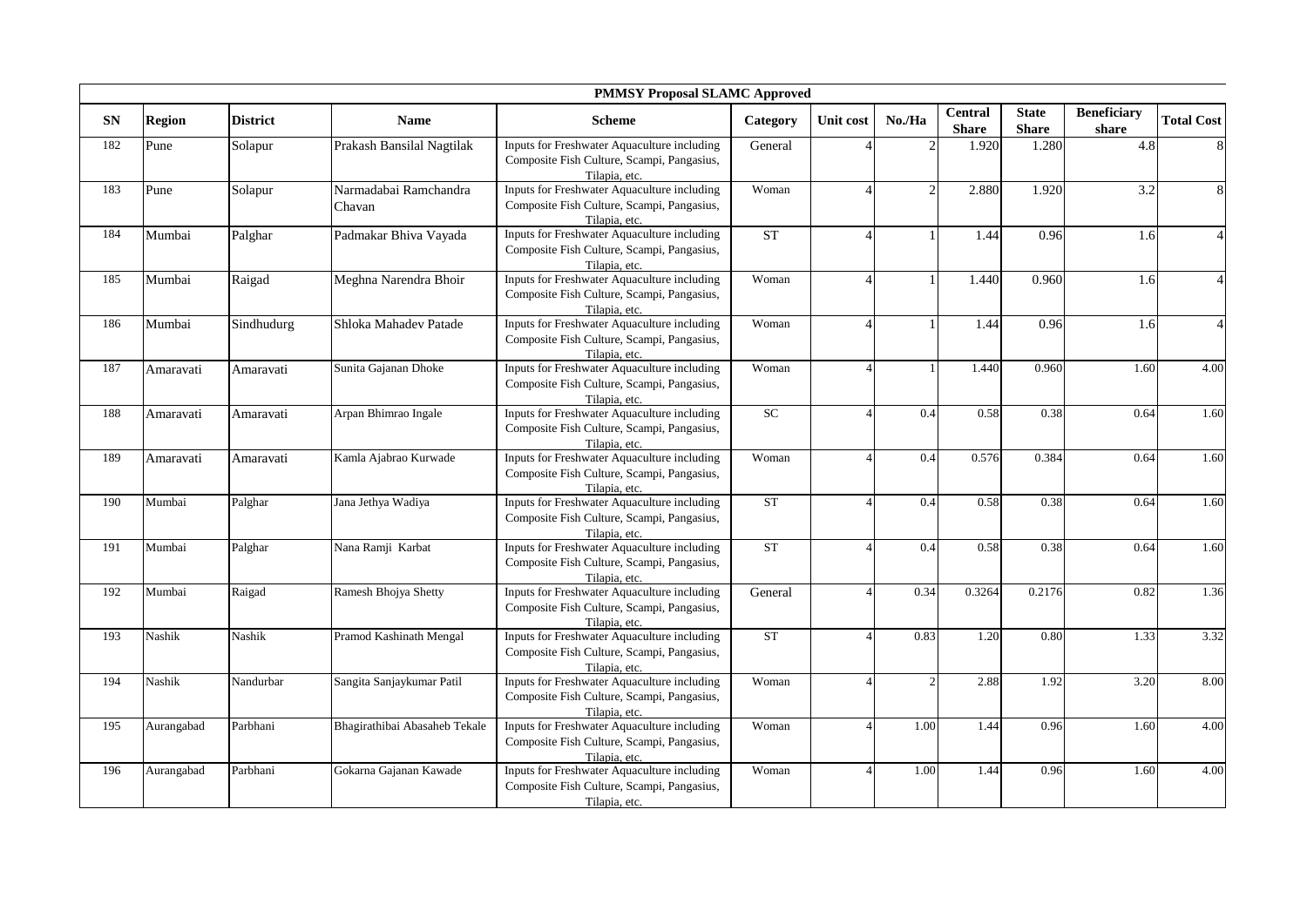|            |               |                 |                                 | <b>PMMSY Proposal SLAMC Approved</b>                                                                       |            |           |        |                                |                              |                             |                   |
|------------|---------------|-----------------|---------------------------------|------------------------------------------------------------------------------------------------------------|------------|-----------|--------|--------------------------------|------------------------------|-----------------------------|-------------------|
| ${\bf SN}$ | <b>Region</b> | <b>District</b> | <b>Name</b>                     | <b>Scheme</b>                                                                                              | Category   | Unit cost | No./Ha | <b>Central</b><br><b>Share</b> | <b>State</b><br><b>Share</b> | <b>Beneficiary</b><br>share | <b>Total Cost</b> |
| 197        | Aurangabad    | Parbhani        | Damodhar Digaji Rengade         | Inputs for Freshwater Aquaculture including<br>Composite Fish Culture, Scampi, Pangasius,<br>Tilapia, etc. | General    |           | 1.00   | 0.96                           | 0.64                         | 2.40                        | 4.00              |
| 198        | Aurangabad    | Parbhani        | Vikas Vishawnath Kawade         | Inputs for Freshwater Aquaculture including<br>Composite Fish Culture, Scampi, Pangasius,<br>Tilapia, etc. | General    |           | 1.00   | 0.96                           | 0.64                         | 2.40                        | 4.00              |
| 199        | Nagpur        | Nagpur          | suresh Nete                     | Inputs for Freshwater Aquaculture including<br>Composite Fish Culture, Scampi, Pangasius,<br>Tilapia, etc. | <b>ST</b>  |           | 1.00   | 1.44                           | 0.96                         | 1.60                        | 4.00              |
| 200        | Nagpur        | Wardha          | Hemlata Gunvantrao Joge         | Inputs for Freshwater Aquaculture including<br>Composite Fish Culture, Scampi, Pangasius,<br>Tilapia, etc. | Woman      |           | 0.95   | 1.368                          | 0.912                        | 1.52                        | 3.80              |
| 201        | Nagpur        | Chandrapur      | Lakshmi Kawadu<br>Yenapreddiwar | Inputs for Freshwater Aquaculture including<br>Composite Fish Culture, Scampi, Pangasius,<br>Tilapia, etc. | Woman      |           |        | 1.440                          | 0.960                        | 1.60                        | 4.00              |
| 202        | Nagpur        | <b>Bhandara</b> | Pradnya Balkrushna Gajbhiye     | Inputs for Freshwater Aquaculture including<br>Composite Fish Culture, Scampi, Pangasius,<br>Tilapia, etc. | Woman      |           | 1.27   | 1.829                          | 1.219                        | 2.03                        | 5.08              |
| 203        | Nagpur        | Gondia          | Rajendra Diwanaji Uikey         | Inputs for Freshwater Aquaculture including<br>Composite Fish Culture, Scampi, Pangasius,<br>Tilapia, etc. | ST         |           | 0.63   | 0.91                           | 0.60                         | 1.01                        | 2.52              |
| 204        | Amaravati     | Amaravati       | Dukka Shahidbhai Abdulbhai      | Inputs for Freshwater Aquaculture including<br>Composite Fish Culture, Scampi, Pangasius,<br>Tilapia, etc. | General    |           | 0.4    | 0.384                          | 0.256                        | 0.96                        | 1.60              |
| 205        | Amaravati     | Akola           | Samadhan Bhikaji Ingale         | Inputs for Freshwater Aquaculture including<br>Composite Fish Culture, Scampi, Pangasius,<br>Tilapia, etc. | General    |           |        | 0.960                          | 0.640                        | 2.40                        | 4.00              |
| 206        | Amaravati     | Yavatmal        | Samir Sabjaali Budhwani         | Inputs for Freshwater Aquaculture including<br>Composite Fish Culture, Scampi, Pangasius,<br>Tilapia, etc. | General    |           |        | 0.960                          | 0.640                        | 2.40                        | 4.00              |
| 207        | Amaravati     | Amaravati       | Dadarao Jyotiram Khadse         | Inputs for Freshwater Aquaculture including<br>Composite Fish Culture, Scampi, Pangasius,<br>Tilapia, etc. | SC         | Δ         | 0.4    | 0.58                           | 0.38                         | 0.64                        | 1.60              |
| 208        | Amaravati     | Akola           | Sushma Dilip Tayade             | Inputs for Freshwater Aquaculture including<br>Composite Fish Culture, Scampi, Pangasius,<br>Tilapia, etc. | ${\rm SC}$ |           | 0.5    | 0.72                           | 0.48                         | 0.80                        | 2.00              |
| 209        | Amaravati     | Buldhana        | Pandit Kisan Gawai              | Inputs for Freshwater Aquaculture including<br>Composite Fish Culture, Scampi, Pangasius,<br>Tilapia, etc. | SC         |           |        | 1.44                           | 0.96                         | 1.60                        | 4.00              |
| 210        | Amaravati     | Yavatmal        | Premnath Kishanrao Kambale      | Inputs for Freshwater Aquaculture including<br>Composite Fish Culture, Scampi, Pangasius,<br>Tilapia, etc. | <b>SC</b>  | 4         | 0.4    | 0.58                           | 0.38                         | 0.64                        | 1.60              |
| 211        | Amaravati     | Amaravati       | Kalu Mannu Bethekar             | Inputs for Freshwater Aquaculture including<br>Composite Fish Culture, Scampi, Pangasius,<br>Tilapia, etc. | ST         |           | 0.4    | 0.58                           | 0.38                         | 0.64                        | 1.60              |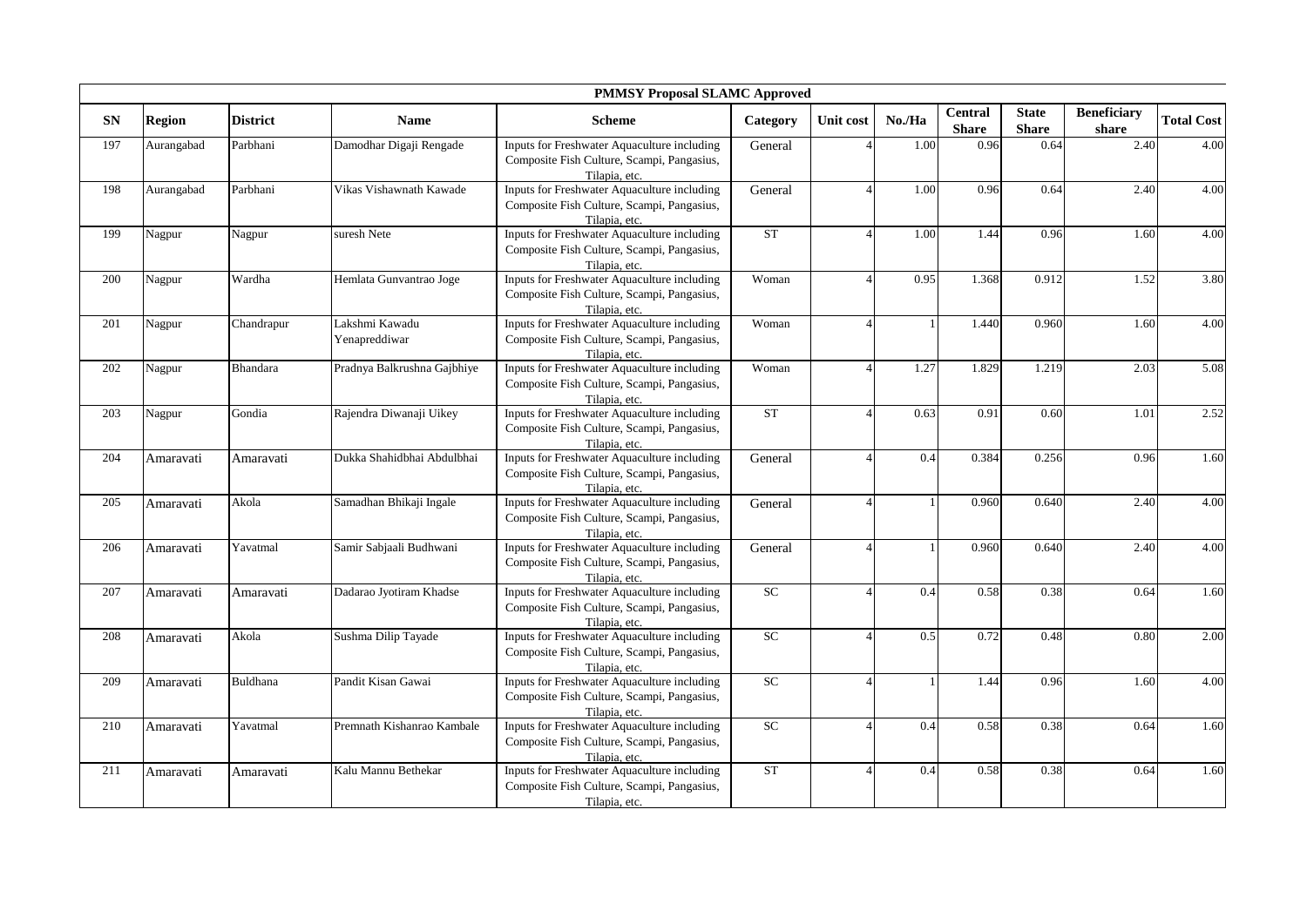|     |               |                 |                          | <b>PMMSY Proposal SLAMC Approved</b>        |           |           |                   |                |              |                    |                   |
|-----|---------------|-----------------|--------------------------|---------------------------------------------|-----------|-----------|-------------------|----------------|--------------|--------------------|-------------------|
| SN  | <b>Region</b> | <b>District</b> | <b>Name</b>              | <b>Scheme</b>                               | Category  | Unit cost | No./Ha            | <b>Central</b> | <b>State</b> | <b>Beneficiary</b> | <b>Total Cost</b> |
|     |               |                 |                          |                                             |           |           |                   | <b>Share</b>   | <b>Share</b> | share              |                   |
| 212 | Amaravati     | Buldhana        | Bhagwat Shriram Gawali   | Inputs for Freshwater Aquaculture including | <b>ST</b> |           |                   | 1.44           | 0.96         | 1.60               | 4.00              |
|     |               |                 |                          | Composite Fish Culture, Scampi, Pangasius,  |           |           |                   |                |              |                    |                   |
|     |               |                 |                          | Tilapia, etc.                               |           |           |                   |                |              |                    |                   |
| 213 | Amaravati     | Yavatmal        | Manohar Lakhsham Karpate | Inputs for Freshwater Aquaculture including | <b>ST</b> |           | 1.00              | 1.44           | 0.96         | 1.60               | 4.00              |
|     |               |                 |                          | Composite Fish Culture, Scampi, Pangasius,  |           |           |                   |                |              |                    |                   |
|     |               |                 |                          | Tilapia, etc.                               |           |           |                   |                |              |                    |                   |
| 214 | Amaravati     | Washim          | Rekha Madanrao Ambhore   | Inputs for Freshwater Aquaculture including | Woman     |           | 1.00 <sup>1</sup> | .440           | 0.960        | 1.60               | 4.00              |
|     |               |                 |                          | Composite Fish Culture, Scampi, Pangasius,  |           |           |                   |                |              |                    |                   |
|     |               |                 |                          | Tilapia, etc.                               |           |           |                   |                |              |                    |                   |
| 215 | Mumbai        | Ratnagiri       | Pradnya Shrish Zarapkar  | Inputs for Freshwater Aquaculture including | Woman     |           |                   | 1.44           | 0.96         | 1.60               | 4.00              |
|     |               |                 |                          | Composite Fish Culture, Scampi, Pangasius,  |           |           |                   |                |              |                    |                   |
|     |               |                 |                          | Tilapia, etc.                               |           |           |                   |                |              |                    |                   |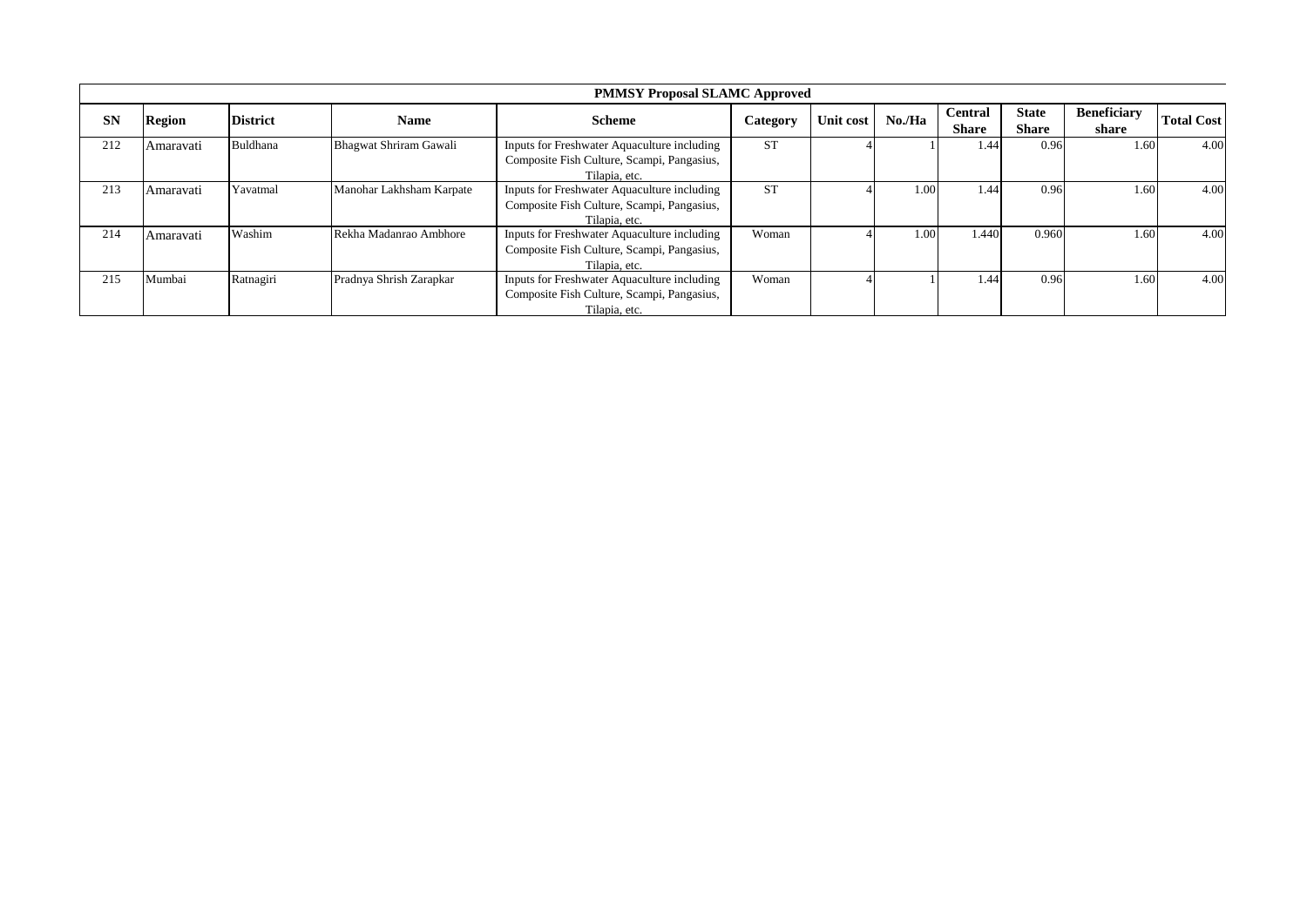|            | <b>PMMSY Proposal SLAMC Approved</b> |                 |                                                                                       |                                               |           |               |                |                                |                              |                             |                   |
|------------|--------------------------------------|-----------------|---------------------------------------------------------------------------------------|-----------------------------------------------|-----------|---------------|----------------|--------------------------------|------------------------------|-----------------------------|-------------------|
| ${\bf SN}$ | <b>Region</b>                        | <b>District</b> | <b>Name</b>                                                                           | <b>Scheme</b>                                 | Category  | Unit cost     | No./Ha         | <b>Central</b><br><b>Share</b> | <b>State</b><br><b>Share</b> | <b>Beneficiary</b><br>share | <b>Total Cost</b> |
| 216        | Amaravati                            | Akola           | Mahadeo Madhukar More                                                                 | Inputs for Saline /Alkaline Water Aquaculture | General   |               | 0.8            | 1.152                          | 0.768                        | 2.88                        | 4.80              |
| 217        | Amaravati                            | Akola           | Shriram Shaligram Bhongare                                                            | Inputs for Saline /Alkaline Water Aquaculture | General   |               | 0.5            | 0.720                          | 0.480                        | 1.80                        | 3.00              |
| 218        | Mumbai                               | Ratnagiri       | <b>Samrat Ashok FCS</b>                                                               | Installation of Cages in Reservoir            | SC        |               | 5 <sup>1</sup> | 5.40                           | 3.60                         | 6.00                        | 15.00             |
| 219        | Mumbai                               | Ratnagiri       | Pranali Avinash Lad                                                                   | Installation of Cages in Reservoir            | Woman     |               | 5 <sup>1</sup> | 5.40                           | 3.60                         | 6.00                        | 15.00             |
| 220        | Mumbai                               | Ratnagiri       | Avinash Shantaram Lad                                                                 | Installation of Cages in Reservoir            | General   |               | $\overline{5}$ | 3.60                           | 2.40                         | 9.00                        | 15.00             |
| 221        | Mumbai                               | Ratnagiri       | Kunal Ashok Kadam                                                                     | Installation of Cages in Reservoir            | General   |               | 5 <sub>l</sub> | 3.60                           | 2.40                         | 9.00                        | 15.00             |
| 222        | Nashik                               | Nashik          | Kuntal Madhukar Kapadnis                                                              | Installation of Cages in Reservoir            | General   |               | 18             | 12.96                          | 8.64                         | 32.4                        | 54.00             |
| 223        | Nashik                               | Dhule           | Prakash Ambedkar Vishes<br>Magasvargiy Katsya Sahkari<br>Sanstha tal Sakri Dist Dhule | Installation of Cages in Reservoir            | <b>SC</b> |               | 20             | 21.60                          | 14.40                        | 24.00                       | 60.00             |
| 224        | Nashik                               | Dhule           | Shobha Himmatrao Dhole                                                                | Installation of Cages in Reservoir            | Woman     |               | 18             | 19.44                          | 12.96                        | 21.60                       | 54.00             |
| 225        | Nashik                               | Nandurbar       | yohan gavit                                                                           | Installation of Cages in Reservoir            | <b>ST</b> |               | 18             | 19.44                          | 12.96                        | 21.60                       | 54.00             |
| 226        | Nashik                               | Nandurbar       | amol gavit                                                                            | Installation of Cages in Reservoir            | <b>ST</b> |               | 18             | 19.44                          | 12.96                        | 21.60                       | 54.00             |
| 227        | Nashik                               | Nandurbar       | chamibai gavit                                                                        | Installation of Cages in Reservoir            | Woman     |               | 18             | 19.44                          | 12.96                        | 21.60                       | 54.00             |
| 228        | Nashik                               | Nandurbar       | lalita gavit                                                                          | Installation of Cages in Reservoir            | Woman     |               | 18             | 19.44                          | 12.96                        | 21.60                       | 54.00             |
| 229        | Aurangabad                           | Beed            | Rimal Avinash Lagad                                                                   | Installation of Cages in Reservoir            | Woman     |               | 18             | 19.44                          | 12.96                        | 21.60                       | 54.00             |
| 230        | Aurangabad                           | Beed            | Shobha Maruti Lagad                                                                   | Installation of Cages in Reservoir            | Woman     |               | 18             | 19.44                          | 12.96                        | 21.60                       | 54.00             |
| 231        | Aurangabad                           | Beed            | Samarth FCS Bhavthana<br>tal.Aambejogai                                               | Installation of Cages in Reservoir            | General   |               | 20             | 14.4                           | 9.6                          | 36                          | 60.00             |
| 232        | Aurangabad                           | Beed            | <b>Revanath Farmer Producer</b><br>company Ltd.Dhanura tal.Aashti                     | Installation of Cages in Reservoir            | General   |               | 18             | 12.96                          | 8.64                         | 32.4                        | 54.00             |
| 233        | Aurangabad                           | Beed            | Shaila Mohanlal Mule                                                                  | Installation of Cages in Reservoir            | General   | $\mathcal{R}$ | 18             | 12.96                          | 8.64                         | 32.4                        | 54.00             |
| 234        | Nagpur                               | Nagpur          | Pandurang Machhimar Sahakari<br>Sanstha, Pardi (Deshmukh)                             | Installation of Cages in Reservoir            | General   |               | 18             | 12.96                          | 8.64                         | 32.4                        | 54.00             |
| 235        | Nagpur                               | Nagpur          | Pallavi Umredkar                                                                      | Installation of Cages in Reservoir            | Woman     |               | 18             | 19.44                          | 12.96                        | 21.60                       | 54.00             |
| 236        | Nagpur                               | Nagpur          | Jayshree Pravin Sadawarti                                                             | Installation of Cages in Reservoir            | Woman     |               | 18             | 19.44                          | 12.96                        | 21.60                       | 54.00             |
| 237        | Pune                                 | Pune            | Hemant Maruti Pasalkar                                                                | Installation of Cages in Reservoir            | General   |               | 18             | 12.9600                        | 8.6400                       | 32.4                        | 54.00             |
| 238        | Pune                                 | Satara          | Seeta Ramchandra Sanas                                                                | Installation of Cages in Reservoir            | Woman     |               | 18             | 19.44                          | 12.96                        | 21.60                       | 54.00             |
| 239        | Pune                                 | Satara          | Deepak Srirang Shinde                                                                 | Installation of Cages in Reservoir            | General   | $\mathcal{R}$ | 18             | 12.96                          | 8.64                         | 32.4                        | 54.00             |
| 240        | Pune                                 | Sangli          | Sanket Shivajirao More                                                                | Installation of Cages in Reservoir            | General   |               | 18             | 12.960                         | 8.640                        | 32.4                        | 54.00             |
| 241        | Amaravati                            | Amaravati       | Vaishali Rajendra Dongare                                                             | Installation of Cages in Reservoir            | Woman     |               | 18             | 19.44                          | 12.96                        | 21.60                       | 54.00             |
| 242        | Mumbai                               | Palghar         | Bhagyashri Ajay Patil                                                                 | Installation of Cages in Reservoir            | Woman     |               | 18             | 19.44                          | 12.96                        | 21.60                       | 54.00             |
| 243        | Mumbai                               | Raigad          | Arti Chadrakant Aher                                                                  | Installation of Cages in Reservoir            | Woman     |               | 18             | 19.44                          | 12.96                        | 21.60                       | 54.00             |
| 244        | Latur                                | Osmanabad       | Prathibha Ashok Jagtap                                                                | Installation of Cages in Reservoir            | Woman     |               | 18             | 19.44                          | 12.96                        | 21.60                       | 54.00             |
| 245        | Nagpur                               | Nagpur          | Sudhir Eknath Sonkuwar                                                                | Installation of Cages in Reservoir            | <b>SC</b> |               | 18             | 19.44                          | 12.96                        | 21.6                        | 54                |
| 246        | Nagpur                               | Nagpur          | Rahul Rajendra Tekam                                                                  | Installation of Cages in Reservoir            | <b>ST</b> | $\mathcal{R}$ | 18             | 19.44                          | 12.96                        | 21.6                        | 54                |
| 247        | Nagpur                               | Wardha          | MSD Aquaculture Pvt. Ltd.                                                             | Installation of Cages in Reservoir            | General   |               | 18             | 12.96                          | 8.64                         | 32.4                        | 54                |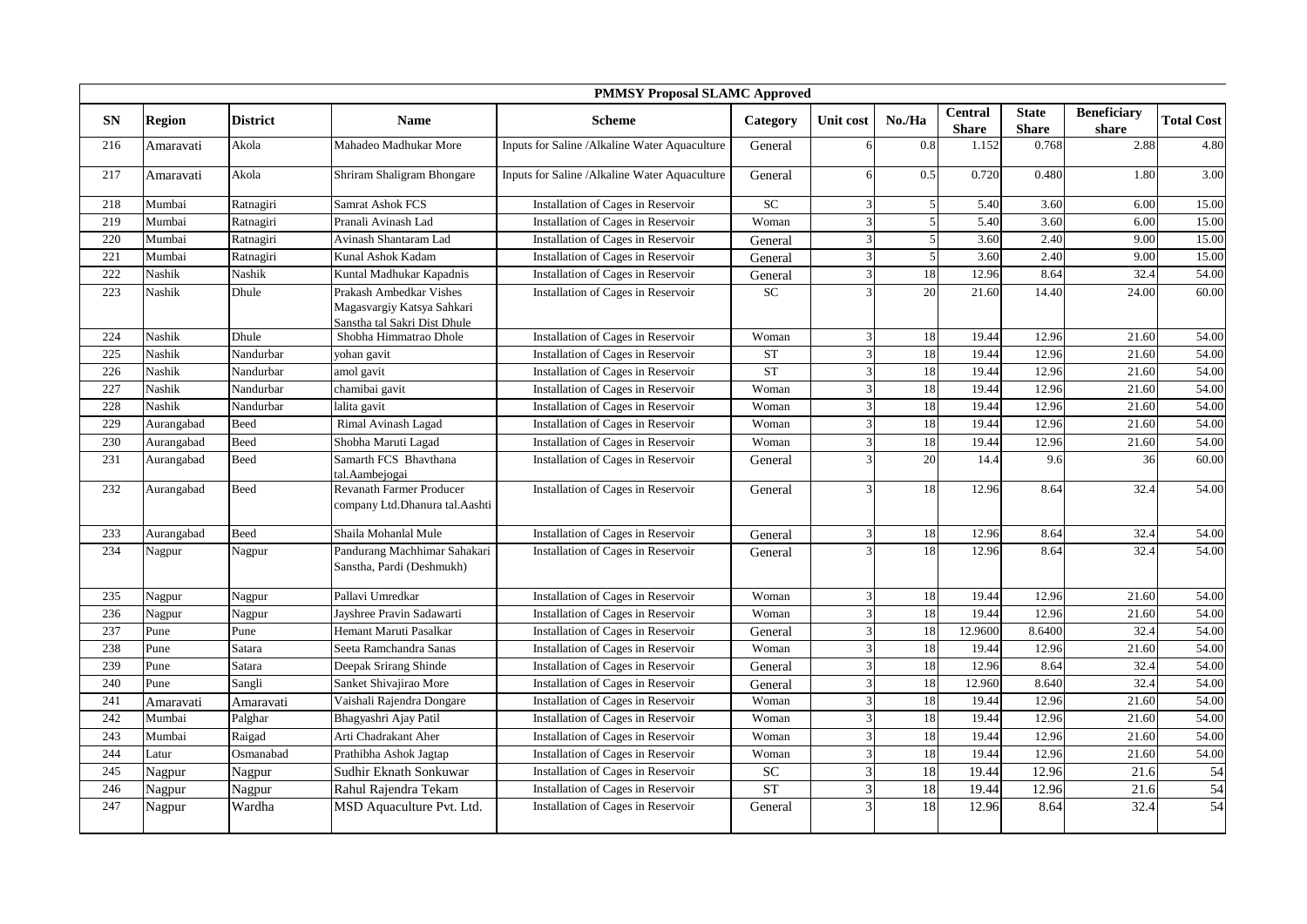|           |               |                 |                                          | <b>PMMSY Proposal SLAMC Approved</b>                                              |                    |                  |        |                                |                              |                             |                   |
|-----------|---------------|-----------------|------------------------------------------|-----------------------------------------------------------------------------------|--------------------|------------------|--------|--------------------------------|------------------------------|-----------------------------|-------------------|
| <b>SN</b> | <b>Region</b> | <b>District</b> | <b>Name</b>                              | <b>Scheme</b>                                                                     | Category           | <b>Unit cost</b> | No./Ha | <b>Central</b><br><b>Share</b> | <b>State</b><br><b>Share</b> | <b>Beneficiary</b><br>share | <b>Total Cost</b> |
| 248       | <b>Nashik</b> | <b>Nashik</b>   | Sangita Bipin Gite                       | Installation of Cages in Reservoir                                                | Woman              |                  | 18     | 19.44                          | 12.96                        | 21.6                        | 54                |
| 249       | <b>Nashik</b> | Nashik          | Dhanshree sanjay shilke                  | Installation of Cages in Reservoir                                                | Woman              | $\mathcal{E}$    | 18     | 19.44                          | 12.96                        | 21.6                        | 54                |
| 250       | Amaravati     | Amaravati       | <b>Sachitanand Devidas Pande</b>         | Installation of Cages in Reservoir                                                | General            |                  | 18     | 12.96                          | 8.64                         | 32.4                        | 54                |
| 251       | Amaravati     | Amaravati       | Vaibhav Sanjay Deshmukh                  | Installation of Cages in Reservoir                                                | General            | 3                | 18     | 12.96                          | 8.64                         | 32.4                        | 54                |
| 252       | Amaravati     | Yavatmal        | Gaianan Babarao Bande                    | Installation of Cages in Reservoir                                                | General            |                  | 18     | 12.96                          | 8.64                         | 32.4                        | 54                |
| 253       | Amaravati     | Amaravati       | Rameshwar Mahadevrao<br>Abhyankar        | Installation of Cages in Reservoir                                                | <b>SC</b>          | 3                | 18     | 19.44                          | 12.96                        | 21.6                        | 54                |
| 254       | Latur         | Nanded          | Bhimrao Ganpati Waghmare                 | Installation of Cages in Reservoir                                                | <b>SC</b>          | $\mathcal{E}$    | 18     | 19.44                          | 12.96                        | 21.6                        | 54                |
| 255       | Latur         | Nanded          | <b>Ram Vitthal Surnar</b>                | Installation of Cages in Reservoir                                                | General            | $\overline{3}$   | 18     | 12.96                          | 8.64                         | 32.4                        | 54                |
| 256       | Latur         | Nanded          | Shweta kalyan Hake                       | Installation of Cages in Reservoir                                                | General            | $\overline{3}$   | 18     | 12.96                          | 8.64                         | 32.4                        | 54                |
| 257       | Latur         | Nanded          | limbaji Venkat Chanchewad                | Installation of Cages in Reservoir                                                | <b>ST</b>          |                  | 18     | 19.44                          | 12.96                        | 21.6                        | 54                |
| 258       | Latur         | Nanded          | Tushar Tukaram parsewad                  | Installation of Cages in Reservoir                                                | <b>ST</b>          | 3                | 18     | 19.44                          | 12.96                        | 21.6                        | 54                |
| 259       | Pune          | Pune            | Sangini Sitaram Ghayal                   | Installation of Cages in Reservoir                                                | Woman              | $\overline{3}$   | 18     | 19.4400                        | 12.9600                      | 21.6                        | 54                |
| 260       | Pune          | Pune            | dattatray Vitthal Pachangre              | Installation of Cages in Reservoir                                                | <b>SC</b>          |                  | 18     | 19.44                          | 12.96                        | 21.6                        | 54                |
| 261       | Pune          | Kolhapur        | Jafar Musa Malabari                      | Installation of Cages in Reservoir                                                | General            | 3                | 18     | 12.96                          | 8.64                         | 32.4                        | 54                |
| 262       | Pune          | Kolhapur        | Madhuri Pratap Pawar                     | Installation of Cages in Reservoir                                                | Woman              | $\mathcal{L}$    | 18     | 19.44                          | 12.96                        | 21.6                        | 54                |
| 263       | Aurangabad    | Parbhani        | Amol Uddhavrao Khillare                  | Installation of Cages in Reservoir                                                | Sc                 | $\overline{3}$   | 18     | 19.44                          | 12.96                        | 21.6                        | 54                |
| 264       | Aurangabad    | Beed            | Rupesh Ravindra Sadafule                 | Installation of Cages in Reservoir                                                | Sc                 |                  | 18     | 19.44                          | 12.96                        | 21.6                        | 54                |
| 265       | Latur         | Osmanabad       | Mr. Pravin Bhaskar Vharkat               | Insulated vehicles                                                                | General            | 20               |        | 4.80                           | 3.20                         | 12.00                       | 20.00             |
| 266       | Mumbai        | Mumbai Suburban | Jyoti Vijendra Koli                      | <b>Insulated</b> vehicles                                                         | Woman              | 20               |        | 7.20                           | 4.80                         | 8.00                        | 20.00             |
| 267       | Aurangabad    | Beed            | Somanath Masajirao Patil                 | Insulated vehicles                                                                | General            | 20               |        | 4.80                           | 3.20                         | 12.00                       | 20.00             |
| 268       | Nagpur        | Wardha          | Chetan Sudhakar Mashram                  | Insulated vehicles                                                                | ${\cal S}{\cal T}$ | 20               |        | 7.20                           | 4.80                         | 8.00                        | 20.00             |
| 269       | Latur         | Nanded          | Neesh Chandrasen Patil                   | Integrated Ornamental fish Rearing unit<br>(breeding and rearing for Fresh water) | Woman              | $\overline{25}$  |        | 9                              | 6                            | 10                          | 25                |
| 270       | Mumbai        | Mumbai Suburban | M/S. Mumbai Fisheries and<br>Seafood LLP | Live fish vending Centres                                                         | General            | 20               |        | 4.80                           | 3.20                         | 12.00                       | 20.00             |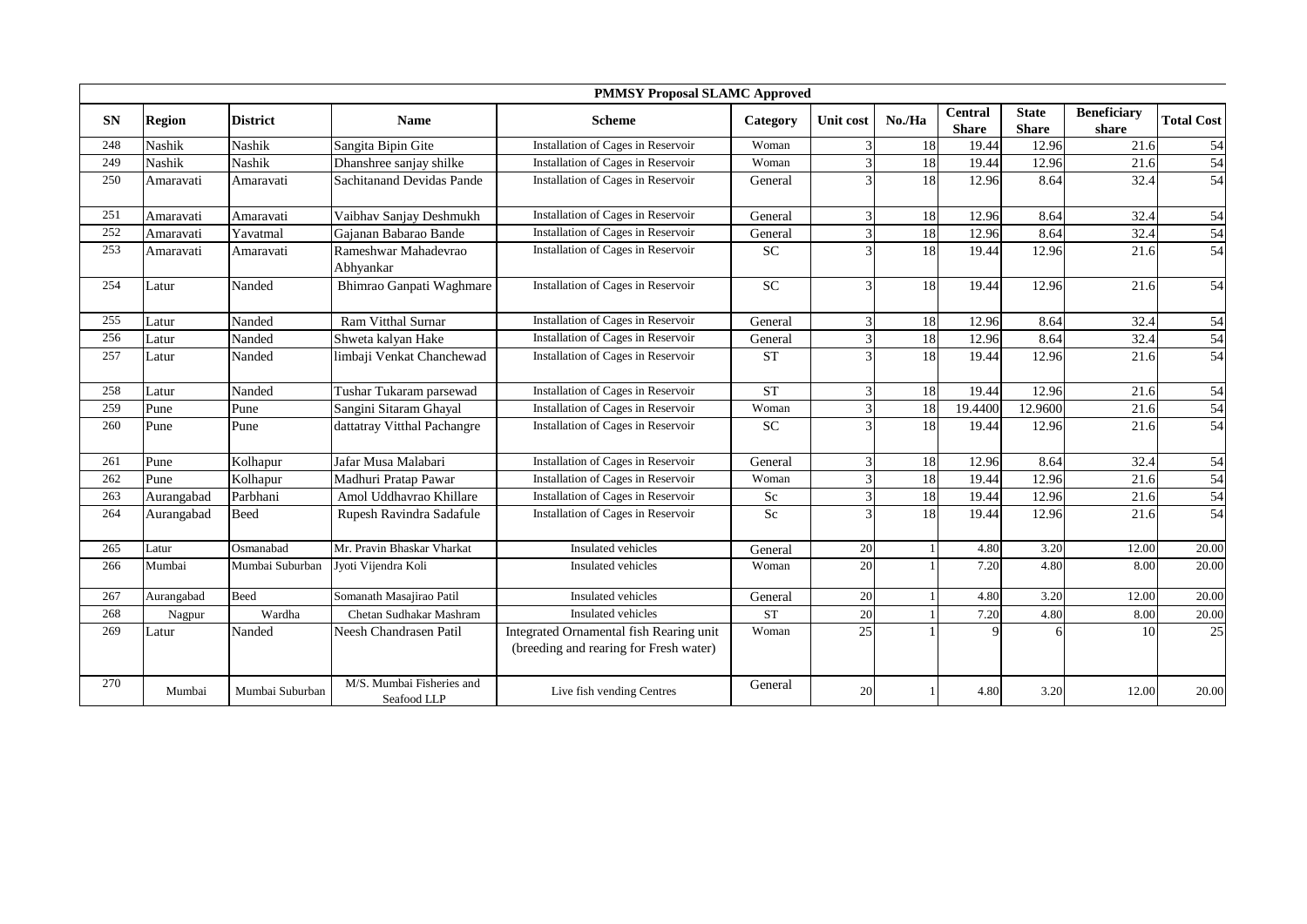|            |               | <b>PMMSY Proposal SLAMC Approved</b> |                                                                                 |                                                                            |               |                |              |                                |                              |                             |                   |  |  |
|------------|---------------|--------------------------------------|---------------------------------------------------------------------------------|----------------------------------------------------------------------------|---------------|----------------|--------------|--------------------------------|------------------------------|-----------------------------|-------------------|--|--|
| ${\bf SN}$ | <b>Region</b> | <b>District</b>                      | <b>Name</b>                                                                     | <b>Scheme</b>                                                              | Category      | Unit cost      | No./Ha       | <b>Central</b><br><b>Share</b> | <b>State</b><br><b>Share</b> | <b>Beneficiary</b><br>share | <b>Total Cost</b> |  |  |
| 271        | Nashik        | Nashik                               | Pandurang Shrikant tajanpure                                                    | Live fish vending Centres                                                  | General       | 19.2           |              | 4.608                          | 3.072                        | 11.52                       | 19.2              |  |  |
| 272        | Latur         | Nanded                               | Ganapati Shankar Waghmare                                                       | Live fish vending Centres                                                  | <b>SC</b>     | 20             |              | 7.20                           | 4.80                         | 8.00                        | 20.00             |  |  |
| 273        | Mumbai        | Thane                                | Poonam Somnath Sawant                                                           | Live fish vending Centres                                                  | Woman         | 20             |              | 7.20                           | 4.80                         | 8.00                        | 20.00             |  |  |
| 274        | Aurangabad    | Aurangabad                           | Suryakalabai Murlidhar<br>Ghodke                                                | Live fish vending Centres                                                  | Woman         | 20             |              | 7.20                           | 4.80                         | 8.00                        | 12.00             |  |  |
| 275        | Amaravati     | Amaravati                            | Abhijeet Patil                                                                  | Medium Scale Ornamental fish Rearing Unit<br>(Marine & Freshwater Fish)    | ${\rm SC}$    | 8              |              | 2.88                           | 1.92                         | 3.20                        | 8.00              |  |  |
| 276        | Mumbai        | Mumbai Suburban                      | Mud M.V.K. FCS                                                                  | Modernization of Cold storage /Ice Plant                                   | General       | 50             |              | 12.00                          | 8.00                         | 30.00                       | 50.00             |  |  |
| 277        | Mumbai        | Ratnagiri                            | A.H.Naik                                                                        | Plant of minimum 50-ton capacity.                                          | General       | 150            |              | 36.00                          | 24.00                        | 90.00                       | 150.00            |  |  |
| 278        | Amaravati     | Yavatmal                             | Kishor Janu Masankar                                                            | Promotion of Recreational Fishery                                          | General       | 50             | $\mathbf{1}$ | 12.00                          | 8.00                         | 30                          | 50                |  |  |
| 279        | Mumbai        | Raigad                               | Tulshidas Shankar Bhoir                                                         | Providing Boats (Replacement) and Nets For<br><b>Traditional Fishermen</b> | General       | $\overline{5}$ |              | 1.20                           | 0.80                         | 3.00                        | 5.00              |  |  |
| 280        | Mumbai        | Raigad                               | Kausalya Yadav Thale                                                            | Providing Boats (Replacement) and Nets For<br><b>Traditional Fishermen</b> | Woman         | $\overline{5}$ |              | 1.80                           | 1.20                         | 2.00                        | 5.00              |  |  |
| 281        | Mumbai        | Raigad                               | Ajit Yaduvir Bhoir                                                              | Providing Boats (Replacement) and Nets For<br><b>Traditional Fishermen</b> | General       | $\overline{5}$ |              | 1.20                           | 0.80                         | 3.00                        | 5.00              |  |  |
| 282        | Mumbai        | Raigad                               | Ramesh M Patil                                                                  | Providing Boats (Replacement) and Nets For<br><b>Traditional Fishermen</b> | General       |                |              | 1.20                           | 0.80                         | 3.00                        | 5.00              |  |  |
| 283        | Mumbai        | Ratnagiri                            | Vishwas Laksham Wasave                                                          | Providing Boats (Replacement) and Nets For<br><b>Traditional Fishermen</b> | General       |                |              | 1.20                           | 0.80                         | 3.00                        | 5.00              |  |  |
| 284        | Latur         | Nanded                               | Ram Vitthal Surnar                                                              | <b>Refrigerated Vehicles</b>                                               | <b>SC</b>     | 25.00          | 1.00         | 9.00                           | 6.00                         | 10.00                       | 25.00             |  |  |
| 285        | Pune          | Pune                                 | Nilesh Pandurang Dhapate                                                        | Refrigerated Vehicles                                                      | General       | 25.00          | 1.00         | 6.0000                         | 4.0000                       | 15.00                       | 25.00             |  |  |
| 286        | Mumbai        | Mumbai Suburban                      | Shamita Chetan Koli                                                             | Refrigerated Vehicles (40ft)                                               | Woman         | 25             |              | 9.00                           | 6.00                         | 10.00                       | 25.00             |  |  |
| 287        | Mumbai        | Palghar                              | Zanjaroli Adivasi Machhimar<br>Sahakari Santha Maryadit,<br>Kelva Road, Palghar | Stocking of Fingerlings in Reservoirs<br>@1000FL/ha (3.0/1lakh FL)         | <b>ST FCS</b> | 0.03           | 100          | 1.08                           | 0.72                         | 1.20                        | 3.00              |  |  |
| 288        | Nashik        | Nandurbar                            | Navjivan adivasi FCS khirve                                                     | Stocking of Fingerlings in Reservoirs<br>@1000FL/ha (3.0/1lakh FL)         | <b>ST</b>     | 0.03           | 100          | 1.08                           | 0.72                         | 1.20                        | 3.00              |  |  |
| 289        | Aurangabad    | Aurangabad                           | Mahatma Phule Magasvargiy<br>FCs'Phulambri                                      | Stocking of Fingerlings in Reservoirs<br>@1000FL/ha (3.0/1lakh FL)         | ${\rm SC}$    | 0.03           | 100          | 1.08                           | 0.72                         | 1.20                        | 3.00              |  |  |
| 290        | Aurangabad    | Jalna                                | Parvati Mata FCS Ltd. Math<br>Pimpalgaon, Tal. Ambad, Dist<br>Jalana            | Stocking of Fingerlings in Reservoirs<br>@1000FL/ha (3.0/1lakh FL)         | General       | 0.03           | 100          | 0.7200                         | 0.4800                       | 1.8000                      | 3.00              |  |  |
| 291        | Nagpur        | Wardha                               | Lokuddhar Macchimar Sahkari<br>Sanstha Marya. Talodi tal.<br>Samudrapur         | Stocking of Fingerlings in Reservoirs<br>@1000FL/ha (3.0/1lakh FL)         | General       | 0.03           | 100          | 0.7200                         | 0.4800                       | 1.8000                      | 3.00              |  |  |
| 292        | Nagpur        | <b>Bhandara</b>                      | <b>Bahuuddeshiy Pragatshil</b><br>Matsyapalan Sahkari Sanstha,<br>Pawnarkhari   | Stocking of Fingerlings in Reservoirs<br>@1000FL/ha (3.0/1lakh FL)         | General       | 0.03           | 22           | 0.1584                         | 0.1056                       | 0.3960                      | 0.66              |  |  |
| 293        | Nagpur        | Bhandara                             | Nilkamal Matsyapalan Sahkari<br>Sanstha, Dongari bu.                            | Stocking of Fingerlings in Reservoirs<br>@1000FL/ha (3.0/1lakh FL)         | General       | 0.03           | 18           | 0.1296                         | 0.0864                       | 0.3240                      | 0.54              |  |  |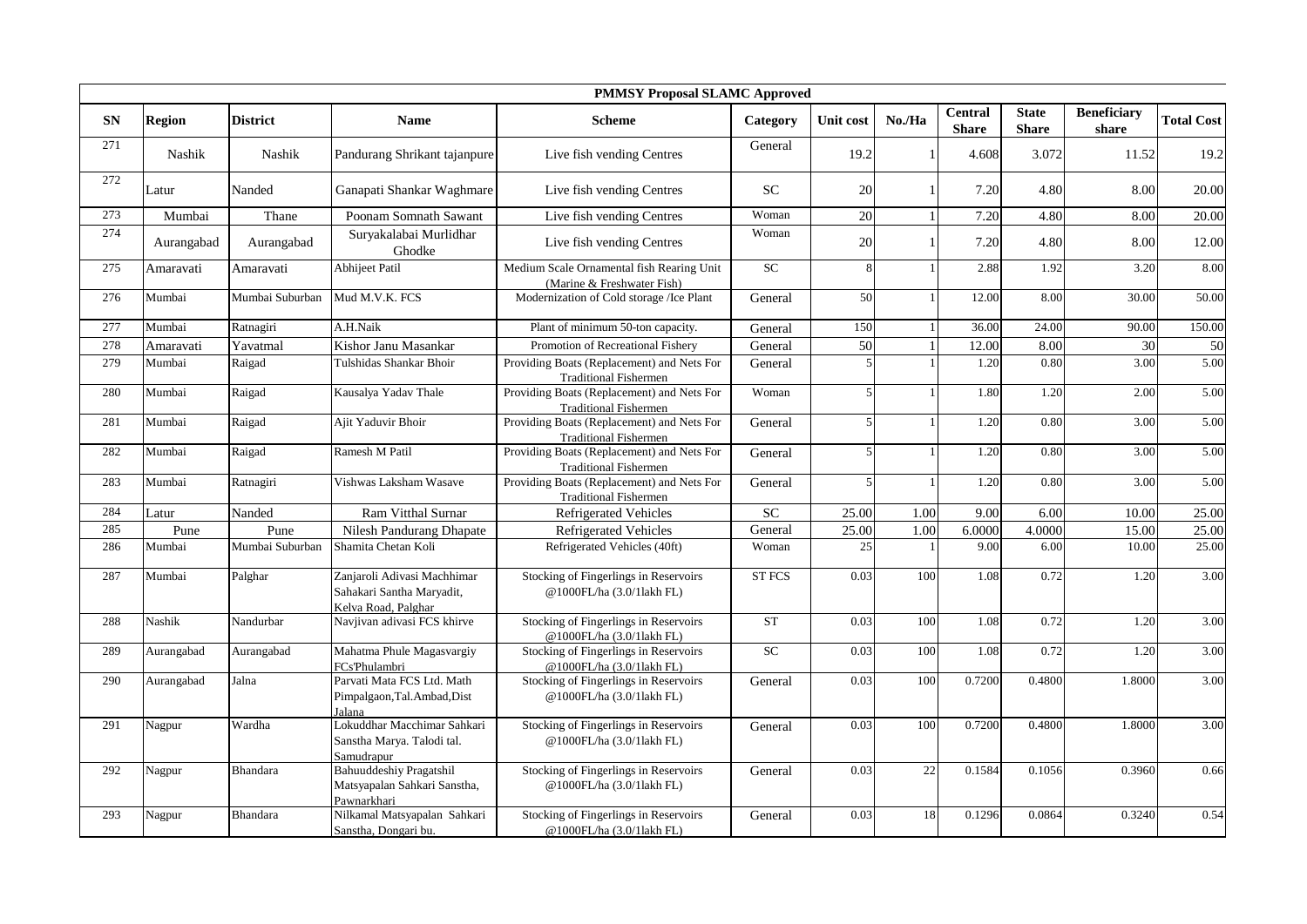|           | <b>PMMSY Proposal SLAMC Approved</b> |                 |                                                                                               |                                                                       |                    |                |              |                                |                              |                             |                   |  |  |
|-----------|--------------------------------------|-----------------|-----------------------------------------------------------------------------------------------|-----------------------------------------------------------------------|--------------------|----------------|--------------|--------------------------------|------------------------------|-----------------------------|-------------------|--|--|
| <b>SN</b> | <b>Region</b>                        | <b>District</b> | <b>Name</b>                                                                                   | <b>Scheme</b>                                                         | Category           | Unit cost      | No./Ha       | <b>Central</b><br><b>Share</b> | <b>State</b><br><b>Share</b> | <b>Beneficiary</b><br>share | <b>Total Cost</b> |  |  |
| 294       | Nagpur                               | <b>Bhandara</b> | Matsyapalan Sahkari Sanstha,<br>Mohadi                                                        | Stocking of Fingerlings in Reservoirs<br>@1000FL/ha (3.0/11akh FL)    | General            | 0.03           | 17           | 0.1224                         | 0.0816                       | 0.3060                      | 0.51              |  |  |
| 295       | Nagpur                               | Chandrapur      | Bahuddeshiya Fisheries<br>cooperative soc lts. 323,<br>sakharvahi                             | Stocking of Fingerlings in Reservoirs<br>@1000FL/ha (3.0/1lakh FL)    | General            | 0.03           | 20           | 0.1440                         | 0.0960                       | 0.3600                      | 0.60              |  |  |
| 296       | Amaravati                            | Amaravati       | Shivangaon FCS, Shivangaon                                                                    | Stocking of Fingerlings in Reservoirs<br>@1000FL/ha (3.0/1lakh FL)    | General            | 0.03           | 59           | 0.4248                         | 0.2832                       | 1.0620                      | 1.77              |  |  |
| 297       | Amaravati                            | <b>Buldhana</b> | Koradi FCS, Hiwara                                                                            | Stocking of Fingerlings in Reservoirs<br>@1000FL/ha (3.0/1lakh FL)    | General            | 0.03           | 100          | 0.7200                         | 0.4800                       | 1.8000                      | 3.00              |  |  |
| 298       | Amaravati                            | Washim          | Jaybharat FCS, Washim                                                                         | Stocking of Fingerlings in Reservoirs<br>@1000FL/ha (3.0/1lakh FL)    | General            | 0.03           | 55           | 0.3960                         | 0.2640                       | 0.9900                      | 1.65              |  |  |
| 299       | Amaravati                            | Amaravati       | Jaymotimata Adiwasi FCS,<br>Dharani                                                           | Stocking of Fingerlings in Reservoirs<br>@1000FL/ha (3.0/11akh FL)    | <b>ST</b>          | 0.03           | 100          | 1.080                          | 0.720                        | 1.20                        | 3.00              |  |  |
| 300       | Amaravati                            | Yavatmal        | Shiv Adiwasi FCS, Maregaon                                                                    | Stocking of Fingerlings in Reservoirs<br>@1000FL/ha (3.0/1lakh FL)    | <b>ST</b>          | 0.03           | 100          | 1.080                          | 0.720                        | 1.20                        | 3.00              |  |  |
| 301       | Latur                                | Osmanabad       | Sanjay Vishvambhar Kamble                                                                     | Stocking of Fingerlings in Reservoirs<br>@1000FL/ha (3.0/11akh FL)    | SC                 | 0.03           | 100          | 1.08                           | 0.72                         | 1.20                        | 3.00              |  |  |
| 302       | Latur                                | Osmanabad       | Madan Kisan Kamble                                                                            | Stocking of Fingerlings in Reservoirs<br>@1000FL/ha (3.0/11akh FL)    | <b>SC</b>          | 0.03           | 100          | 1.08                           | 0.72                         | 1.20                        | 3.00              |  |  |
| 303       | Latur                                | Osmanabad       | Jay Tulja bhavani FCS                                                                         | Stocking of Fingerlings in Reservoirs<br>@1000FL/ha (3.0/1lakh FL)    | General            | 0.03           | 100          | 0.7200                         | 0.4800                       | 1.8000                      | 3.00              |  |  |
| 304       | Nagpur                               | Gondia          | Jay seva adivasi matsyapalan<br>sahkari sanstha marya<br>jambhali/dodake tal.<br>Sadak/arjuni | Stocking of Fingerlings in Reservoirs<br>@1000FL/ha (3.0/1lakh FL)    | ${\cal S}{\cal T}$ | 0.03           | 100          | 1.080                          | 0.720                        | 1.2                         | 3                 |  |  |
| 305       | Aurangabad                           | Jalna           | chattarsingimata FCS Ltd<br>palaskheda dabhadi tq.<br>Bhokardan dist jalna                    | Stocking of Fingerlings in Reservoirs<br>@1000FL/ha (3.0/1lakh FL)    | General            | 0.03           | 75           | 0.5400                         | 0.3600                       | 1.3500                      | 2.25              |  |  |
| 306       | Aurangabad                           | Jalna           | Sakladibaba FCS<br>Ltd.khadkeshwar tq.ambad<br>dist.jalna                                     | Stocking of Fingerlings in Reservoirs<br>@1000FL/ha (3.0/1lakh FL)    | General            | 0.03           | 100          | 0.7200                         | 0.4800                       | 1.8000                      | $\mathfrak{Z}$    |  |  |
| 307       | Aurangabad                           | Jalna           | Indira Gandhi FCS Ltd Jalna                                                                   | Stocking of Fingerlings in Reservoirs<br>@1000FL/ha (3.0/1lakh FL)    | General            | 0.03           | 44           | 0.3168                         | 0.2112                       | 0.7920                      | 1.32              |  |  |
| 308       | Aurangabad                           | Jalna           | Jogeshwari FCS Ltd konad<br>tq.Jafrabad                                                       | Stocking of Fingerlings in Reservoirs<br>@1000FL/ha (3.0/1lakh FL)    | General            | 0.03           | 75           | 0.5400                         | 0.3600                       | 1.3500                      | 2.25              |  |  |
| 309       | Aurangabad                           | Jalna           | Valmiki FCS Ltd<br>Dahidevgaon tq.<br>Ghansavangi                                             | Stocking of Fingerlings in Reservoirs<br>@1000FL/ha (3.0/1lakh FL)    | ST                 | 0.03           | 100          | 1.08                           | 0.72                         | 1.2                         | $\mathfrak{Z}$    |  |  |
| 310       | Nashik                               | Ahmednagar      | Rekha Appasaheb Narwade                                                                       | Three wheeler with Ice Box including e-<br>rickshaws for fish vending | Woman              | 3              | $\mathbf{1}$ | 1.08                           | 0.72                         | 1.20                        | 3.00              |  |  |
| 311       | Aurangabad                           | Jalna           | Ganesh Sheshrao Mendhare                                                                      | Three wheeler with Ice Box including e-<br>rickshaws for fish vending | General            | $\overline{3}$ |              | 0.72                           | 0.48                         | 1.80                        | 3.00              |  |  |
| 312       | Aurangabad                           | Parbhani        | Someshwar Ashroba Kachare                                                                     | Three wheeler with Ice Box including e-<br>rickshaws for fish vending | General            | $\overline{3}$ |              | 0.72                           | 0.48                         | 1.80                        | 3.00              |  |  |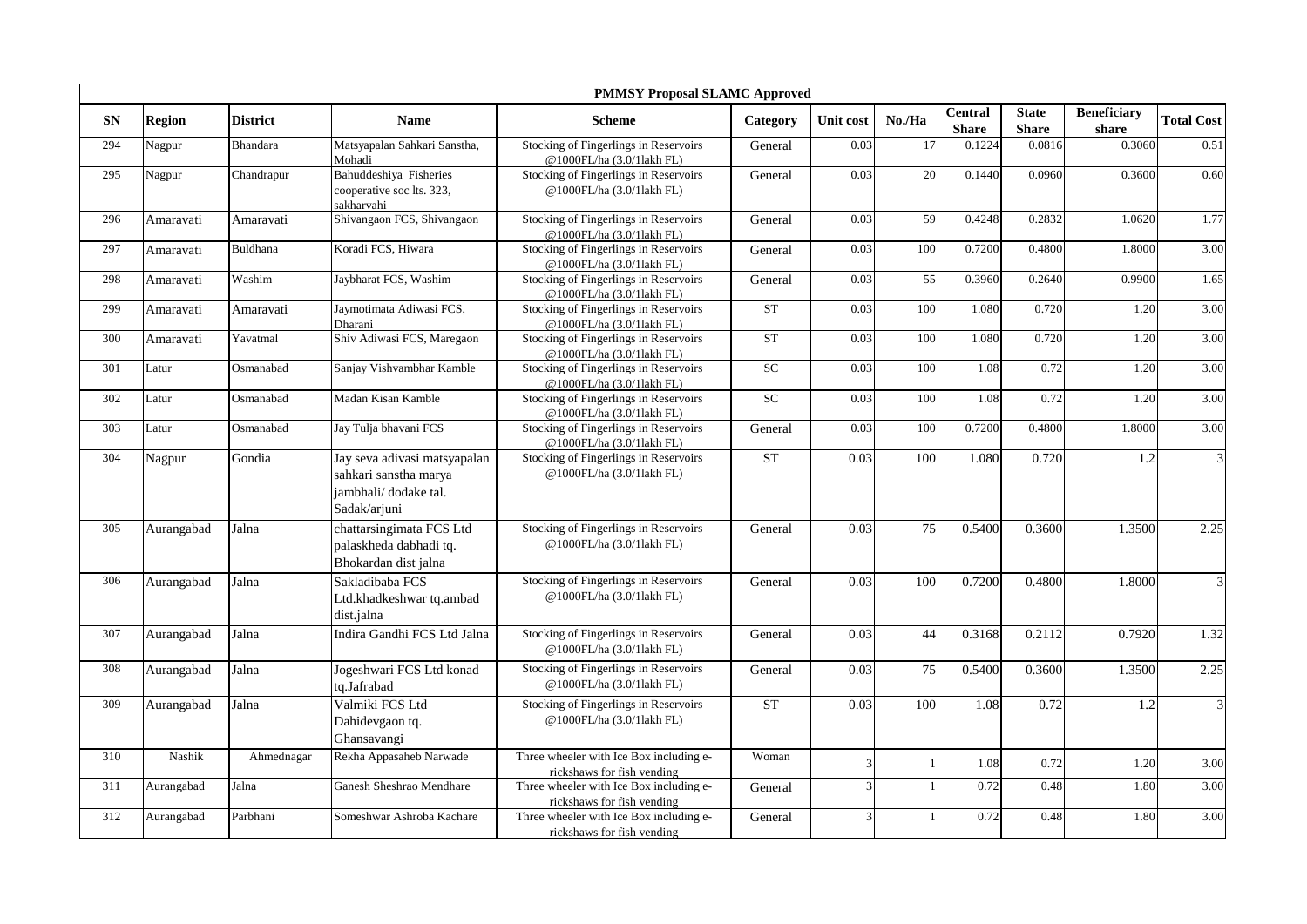|            | <b>PMMSY Proposal SLAMC Approved</b> |                 |                           |                                                                       |                    |                          |        |                                |                              |                             |                   |  |  |  |
|------------|--------------------------------------|-----------------|---------------------------|-----------------------------------------------------------------------|--------------------|--------------------------|--------|--------------------------------|------------------------------|-----------------------------|-------------------|--|--|--|
| ${\bf SN}$ | <b>Region</b>                        | <b>District</b> | <b>Name</b>               | <b>Scheme</b>                                                         | Category           | Unit cost                | No./Ha | <b>Central</b><br><b>Share</b> | <b>State</b><br><b>Share</b> | <b>Beneficiary</b><br>share | <b>Total Cost</b> |  |  |  |
| 313        | Aurangabad                           | Beed            | Ganesh Rambhau Satpute    | Three wheeler with Ice Box including e-<br>rickshaws for fish vending | General            |                          |        | 0.72                           | 0.48                         | 1.80                        | 3.00              |  |  |  |
| 314        | Aurangabad                           | Parbhani        | Bharat Maroti Bhoinwad    | Three wheeler with Ice Box including e-<br>rickshaws for fish vending | <b>ST</b>          | 3                        |        | 1.08                           | 0.72                         | 1.20                        | 3.00              |  |  |  |
| 315        | Aurangabad                           | Beed            | Vinayak Rambhau Landage   | Three wheeler with Ice Box including e-<br>rickshaws for fish vending | SC                 | $\overline{3}$           |        | 1.08                           | 0.72                         | 1.20                        | 3.00              |  |  |  |
| 316        | Nagpur                               | Chandrapur      | Nilkanth Haribhau Shende  | Three wheeler with Ice Box including e-<br>rickshaws for fish vending | <b>SC</b>          | 3                        |        | 1.08                           | 0.72                         | 1.20                        | 3.00              |  |  |  |
| 317        | Amaravati                            | Akola           | Dilip Omprakash Mesare    | Three wheeler with Ice Box including e-<br>rickshaws for fish vending | General            | 3                        |        | 0.72                           | 0.48                         | 1.80                        | 3.00              |  |  |  |
| 318        | Amaravati                            | Washim          | Sayyad Salim Sy.Munaf     | Three wheeler with Ice Box including e-<br>rickshaws for fish vending | General            | 3                        |        | 0.72                           | 0.48                         | 1.80                        | 3.00              |  |  |  |
| 319        | Amaravati                            | Washim          | Tufan Bonke               | Three wheeler with Ice Box including e-<br>rickshaws for fish vending | General            | 3                        |        | 0.72                           | 0.48                         | 1.80                        | 3.00              |  |  |  |
| 320        | Amaravati                            | Akola           | Vishal Gajanan Gawai      | Three wheeler with Ice Box including e-<br>rickshaws for fish vending | <b>SC</b>          | 3                        |        | 1.08                           | 0.72                         | 1.20                        | 3.00              |  |  |  |
| 321        | Amaravati                            | Washim          | Vilas Manohar             | Three wheeler with Ice Box including e-<br>rickshaws for fish vending | SC                 | 3                        |        | 1.08                           | 0.72                         | 1.20                        | 3.00              |  |  |  |
| 322        | Amaravati                            | Akola           | Vishnu Baban Hajare       | Three wheeler with Ice Box including e-<br>rickshaws for fish vending | ${\cal S}{\cal T}$ | 3                        |        | 1.08                           | 0.72                         | 1.20                        | 3.00              |  |  |  |
| 323        | Amaravati                            | Washim          | Vitthal Dhandare          | Three wheeler with Ice Box including e-<br>rickshaws for fish vending | <b>ST</b>          | 3                        |        | 1.08                           | 0.72                         | 1.20                        | 3.00              |  |  |  |
| 324        | Amaravati                            | Akola           | Sapana Sanjay Telgote     | Three wheeler with Ice Box including e-<br>rickshaws for fish vending | Woman              | 3                        |        | 1.08                           | 0.72                         | 1.20                        | 3.00              |  |  |  |
| 325        | Amaravati                            | Amaravati       | Yashoda Manoj Morshe      | Three wheeler with Ice Box including e-<br>rickshaws for fish vending | Woman              | 3                        |        | 1.08                           | 0.72                         | 1.20                        | 3.00              |  |  |  |
| 326        | Amaravati                            | Washim          | Shantabai Adole           | Three wheeler with Ice Box including e-<br>rickshaws for fish vending | Woman              | $\mathbf{3}$             |        | 1.08                           | 0.72                         | 1.20                        | 3.00              |  |  |  |
| 327        | Latur                                | Osmanabad       | Vishal Bhujanrao Bharkul  | Three wheeler with Ice Box including e-<br>rickshaws for fish vending | General            | $\mathbf{3}$             |        | 0.72                           | 0.48                         | 1.80                        | 3.00              |  |  |  |
| 328        | Latur                                | Osmanabad       | Laxman Shankar Pawar      | Three wheeler with Ice Box including e-<br>rickshaws for fish vending | General            | 3                        |        | 0.72                           | 0.48                         | 1.80                        | 3.00              |  |  |  |
| 329        | Nagpur                               | Wardha          | Sagar Chatuji Kirade      | Three wheeler with Ice Box including e-<br>rickshaws for fish vending | General            | 3                        |        | 0.72                           | 0.48                         | 1.8                         | $\overline{3}$    |  |  |  |
| 330        | Nashik                               | Dhule           | Joseph Sukhanand Dhalwale | Three wheeler with Ice Box including e-<br>rickshaws for fish vending | General            | $\overline{\mathcal{E}}$ |        | 0.72                           | 0.48                         | 1.8                         | 3                 |  |  |  |
| 331        | Nashik                               | Dhule           | Pitambar Babulal More     | Three wheeler with Ice Box including e-<br>rickshaws for fish vending | SC                 | $\overline{3}$           |        | 1.08                           | 0.72                         | 1.2                         | 3                 |  |  |  |
| 332        | Amaravati                            | Amaravati       | Vinod SantoshGanvir       | Three wheeler with Ice Box including e-<br>rickshaws for fish vending | $\overline{SC}$    | $\overline{\mathcal{E}}$ |        | 1.08                           | 0.72                         | 1.2                         | $\mathfrak{Z}$    |  |  |  |
| 333        | Amaravati                            | Amaravati       | Laxman Atmaram Patorkar   | Three wheeler with Ice Box including e-<br>rickshaws for fish vending | General            | $\overline{\mathcal{E}}$ |        | 0.72                           | 0.48                         | 1.8                         | 3                 |  |  |  |
| 334        | Latur                                | Osmanabad       | Pournima Kalyan Dhawale   | Three wheeler with Ice Box including e-<br>rickshaws for fish vending | Woman              | 3                        |        | 1.08                           | 0.72                         | 1.2                         | 3                 |  |  |  |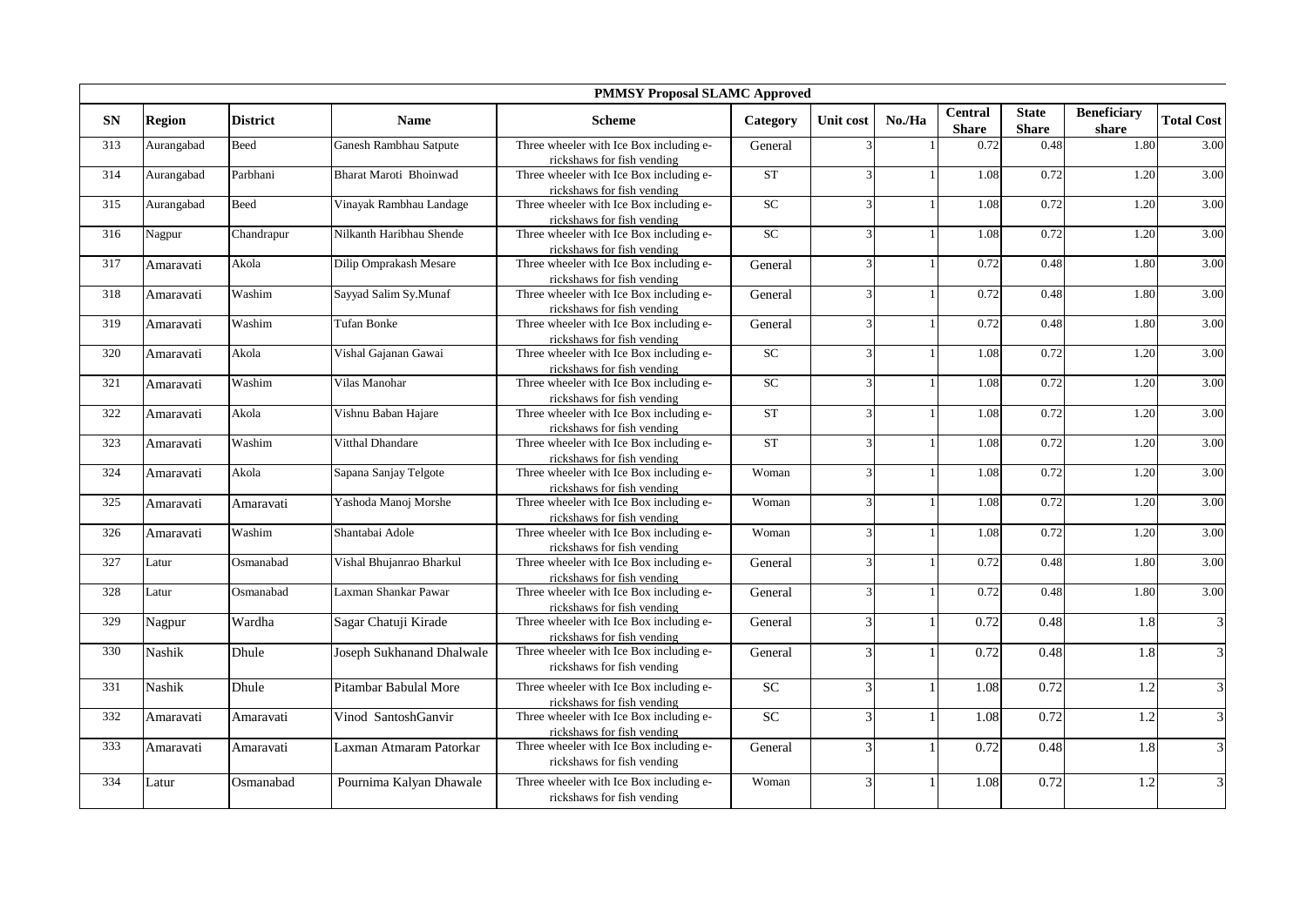|           |            |                 |                           | <b>PMMSY Proposal SLAMC Approved</b>                                                        |          |           |        |                                |                              |                             |                   |
|-----------|------------|-----------------|---------------------------|---------------------------------------------------------------------------------------------|----------|-----------|--------|--------------------------------|------------------------------|-----------------------------|-------------------|
| <b>SN</b> | Region     | <b>District</b> | <b>Name</b>               | <b>Scheme</b>                                                                               | Category | Unit cost | No./Ha | <b>Central</b><br><b>Share</b> | <b>State</b><br><b>Share</b> | <b>Beneficiary</b><br>share | <b>Total Cost</b> |
| 335       | Aurangabad | Parbhani        | Vijaykumar Uttam Hanvate  | Three wheeler with Ice Box including e-<br>rickshaws for fish vending                       | Sc.      |           |        | 1.08                           | 0.72                         | 1.2                         | 3                 |
| 336       | Aurangabad | Beed            | Mrs.Kalpana Bandu Hoke    | Three wheeler with Ice Box including e-<br>rickshaws for fish vending                       | Woman    |           |        | 1.08                           | 0.72                         | 1.2                         | 3                 |
| 337       | Aurangabad | <b>Beed</b>     | Mrs.Sindhu Mahadev Hoke   | Three wheeler with Ice Box including e-<br>rickshaws for fish vending                       | Woman    |           |        | 1.08                           | 0.72                         | 1.2                         | $\mathbf{3}$      |
| 338       | Mumbai     | Mumbai city     | Siraj Abdul Ajij Dosani   | Up gradation of existing fishing vessels for<br>export Competency                           | General  | 15        |        | 3.60                           | 2.40                         | 9.00                        | 15.00             |
| 339       | Mumbai     | Mumbai city     | Dhanraj Shambhaji Shewale | Up gradation of existing fishing vessels for<br>export Competency                           | General  |           |        | 3.60                           | 2.40                         | 9.00                        | 15.00             |
| 340       | Pune       | Sangli          | Utkarsha Kishor Jamdar    | Establishment of large RAS (with 8 tanks)<br>of minimum 90 m3/tank capacity 40<br>ton/crop) | Women    | 50        |        | 18.00                          | 12.00                        | 20.00                       | 50.00             |
| 341       | Mumbai     | Palghar         | Majida Noman Rais         | Establishment of large RAS (with 8 tanks<br>of minimum 90 m3/tank capacity 40<br>ton/crop)  | Women    | 50        |        | 18.00                          | 12.00                        | 20.00                       | 50.00             |
| 342       | Mumbai     | Palghar         | Meherin Sajid fakih       | Establishment of large RAS (with 8 tanks<br>of minimum 90 m3/tank capacity 40<br>ton/crop)  | Women    | 50        |        | 18.00                          | 12.00                        | 20.00                       | 50.00             |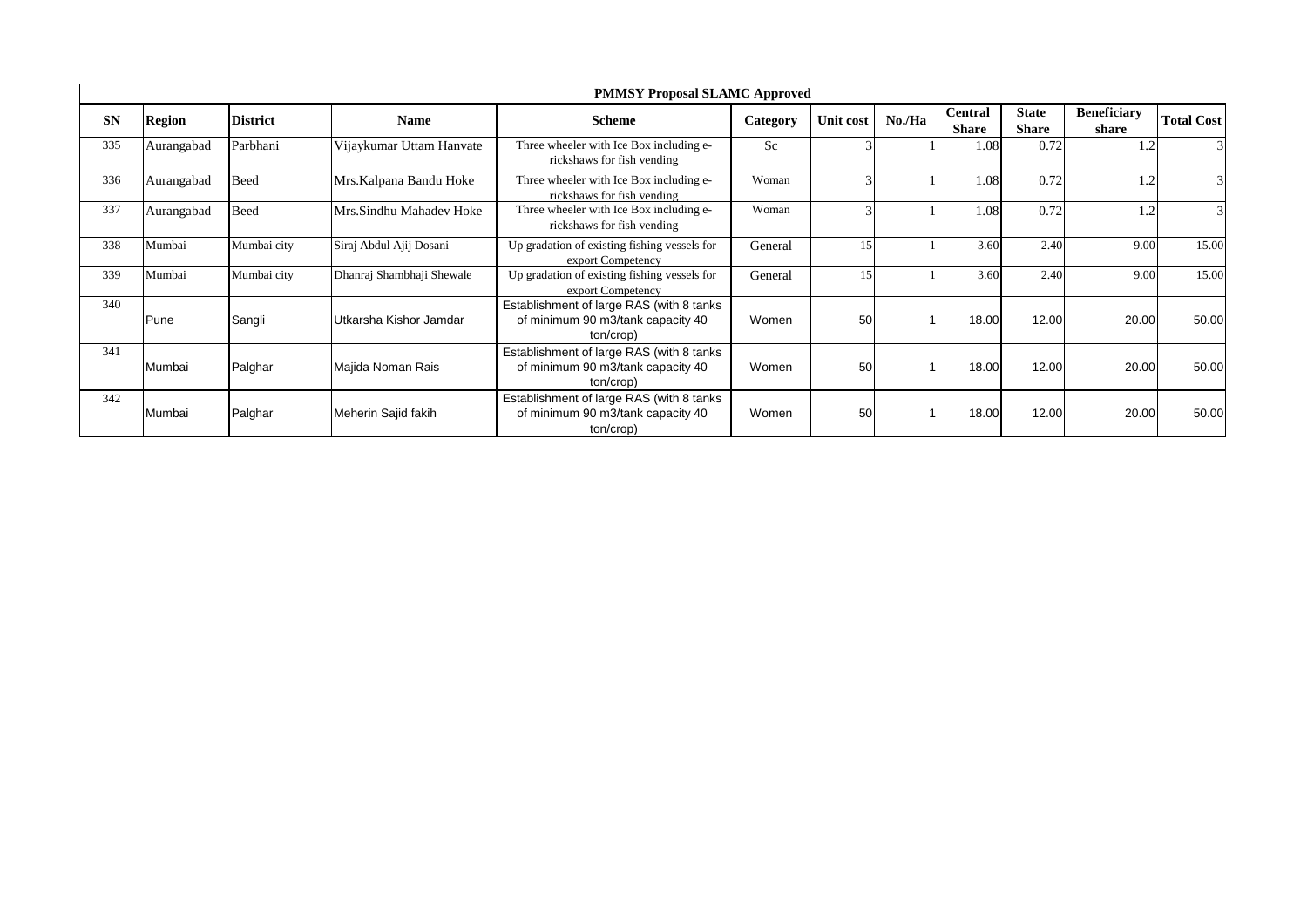|            | <b>PMMSY Proposal SLAMC Approved</b> |                 |                           |                                                                                                                                               |          |           |        |                                |                              |                             |                   |  |
|------------|--------------------------------------|-----------------|---------------------------|-----------------------------------------------------------------------------------------------------------------------------------------------|----------|-----------|--------|--------------------------------|------------------------------|-----------------------------|-------------------|--|
| ${\bf SN}$ | <b>Region</b>                        | <b>District</b> | <b>Name</b>               | <b>Scheme</b>                                                                                                                                 | Category | Unit cost | No./Ha | <b>Central</b><br><b>Share</b> | <b>State</b><br><b>Share</b> | <b>Beneficiary</b><br>share | <b>Total Cost</b> |  |
| 343        | Nashik                               | <b>Dhule</b>    | Chhaya Vijay Devare       | Establishment of large RAS (with 8 tanks<br>of minimum 90 m3/tank capacity 40<br>ton/crop)                                                    | Women    | 50        |        | 18.00                          | 12.00                        | 20.00                       | 50.00             |  |
| 344        | Pune                                 | Sangli          | Jaymala Jaisingh Dange    | Establishment of large RAS (with 8 tanks<br>of minimum 90 m3/tank capacity 40<br>ton/crop)                                                    | Women    | 50        |        | 18.00                          | 12.00                        | 20.00                       | 50.00             |  |
| 345        | Latur                                | Latur           | Anjum Masood sagari       | <del>Establishment of Medium RAS (with 6</del><br>tank of minimum 30m3/tank capacity<br>10ton/crop)/ Biofloc culture system(25                | Women    | 25        |        | 9.00                           | 6.00                         | 10.00                       | 25.00             |  |
| 346        | Pune                                 | Sangli          | Ranjana Vasant Jadhav     | <del>Establisthnefit<sup>4</sup>ຫ idieorund kxsb(พแก่ 6</del><br>tank of minimum 30m3/tank capacity<br>10ton/crop)/ Biofloc culture system(25 | Women    | 25        |        | 9.00                           | 6.00                         | 10.00                       | 25.00             |  |
| 347        | Mumbai                               | Palghar         | July fransis Decosta      | <del>⊏stadißhknefir^on ioleumnd 1kmsh@wittro</del><br>tank of minimum 30m3/tank capacity<br>10ton/crop)/ Biofloc culture system(25            | women    | 25        |        | 9.00                           | 6.00                         | 10.00                       | 25.00             |  |
| 348        | Mumbai                               | Palghar         | Amruta Anna Dhande        | Establishment of small RAS (with 1 tank<br>of 100m3 capacity/Biofloc (7 tanks of 4m)<br>dia and 1.5 high) culture system                      | women    | 7.5       |        | 2.70                           | 1.80                         | 3.00                        | 7.50              |  |
| 349        | Mumbai                               | Palghar         | Sangita Naik              | Establishment of small RAS (with 1 tank<br>of 100m3 capacity/Biofloc (7 tanks of 4m<br>dia and 1.5 high) culture system                       | women    | 7.5       |        | 2.70                           | 1.80                         | 3.00                        | 7.50              |  |
| 350        | Nashik                               | Ahmednagar      | Ashabai Ananta Jadhav     | Establishment of small RAS (with 1 tank<br>of 100m3 capacity/Biofloc (7 tanks of 4m<br>dia and 1.5 high) culture system                       | women    | 7.5       |        | 2.70                           | 1.80                         | 3.00                        | 7.50              |  |
| 351        | Nashik                               | Ahmednagar      | Latabai Buvasaheb Bharate | Establishment of small RAS (with 1 tank<br>of 100m3 capacity/Biofloc (7 tanks of 4m)<br>dia and 1.5 high) culture system                      | women    | 7.5       |        | 2.70                           | 1.80                         | 3.00                        | 7.50              |  |
| 352        | Nashik                               | Ahmednagar      | Jyoti Chandrakant Jagdale | Establishment of small RAS (with 1 tank<br>of 100m3 capacity/Biofloc (7 tanks of 4m<br>dia and 1.5 high) culture system                       | women    | 7.5       |        | 2.70                           | 1.80                         | 3.00                        | 7.50              |  |
| 353        | Nashik                               | Ahmednagar      | Sarika Laxman Gore        | Establishment of small RAS (with 1 tank<br>of 100m3 capacity/Biofloc (7 tanks of 4m<br>dia and 1.5 high) culture system                       | women    | 7.5       |        | 2.70                           | 1.80                         | 3.00                        | 7.50              |  |
| 354        | Nashik                               | Ahmednagar      | Surekha Ashok Vir         | Establishment of small RAS (with 1 tank<br>of 100m3 capacity/Biofloc (7 tanks of 4m<br>dia and 1.5 high) culture system                       | women    | 7.5       |        | 2.70                           | 1.80                         | 3.00                        | 7.50              |  |
| 355        | Nashik                               | Ahmednagar      | Puspa Valmik Gayval       | Establishment of small RAS (with 1 tank<br>of 100m3 capacity/Biofloc (7 tanks of 4m<br>dia and 1.5 high) culture system                       | women    | 7.5       |        | 2.70                           | 1.80                         | 3.00                        | 7.50              |  |
| 356        | Nashik                               | Ahmednagar      | Savita Ashok Bhore        | Establishment of small RAS (with 1 tank<br>of 100m3 capacity/Biofloc (7 tanks of 4m<br>dia and 1.5 high) culture system                       | women    | 7.5       |        | 2.70                           | 1.80                         | 3.00                        | 7.50              |  |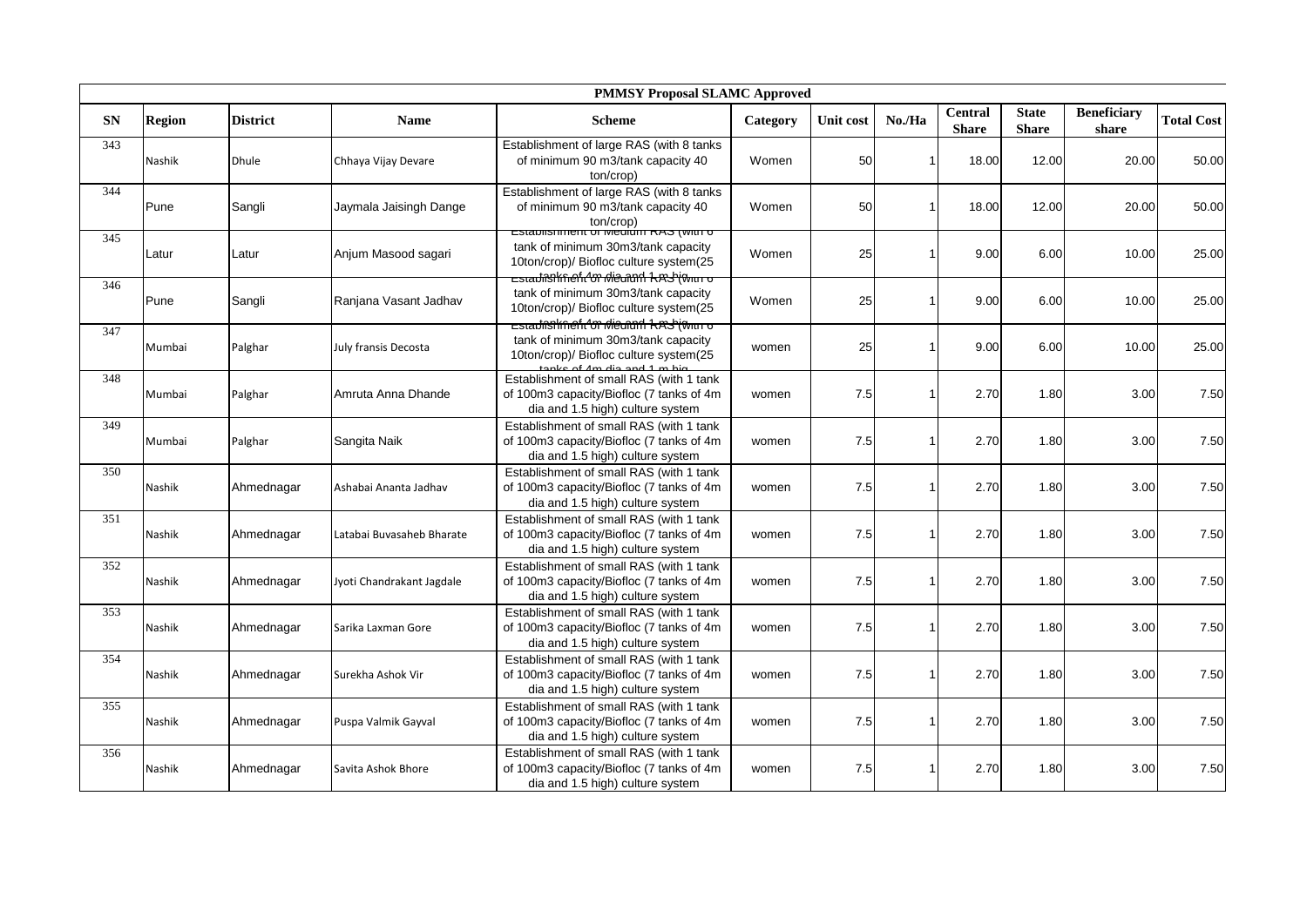|            | <b>PMMSY Proposal SLAMC Approved</b> |                 |                            |                                                                                                                          |                |                  |                |                         |                              |                             |                   |
|------------|--------------------------------------|-----------------|----------------------------|--------------------------------------------------------------------------------------------------------------------------|----------------|------------------|----------------|-------------------------|------------------------------|-----------------------------|-------------------|
| ${\bf SN}$ | <b>Region</b>                        | <b>District</b> | <b>Name</b>                | <b>Scheme</b>                                                                                                            | Category       | <b>Unit cost</b> | No./Ha         | Central<br><b>Share</b> | <b>State</b><br><b>Share</b> | <b>Beneficiary</b><br>share | <b>Total Cost</b> |
| 357        | Nashik                               | Ahmednagar      | Shobha Eknath Jore         | Establishment of small RAS (with 1 tank<br>of 100m3 capacity/Biofloc (7 tanks of 4m<br>dia and 1.5 high) culture system  | women          | 7.5              |                | 2.70                    | 1.80                         | 3.00                        | 7.50              |
| 358        | Nashik                               | Ahmednagar      | Shaku`ntala Santosh Nigude | Establishment of small RAS (with 1 tank<br>of 100m3 capacity/Biofloc (7 tanks of 4m<br>dia and 1.5 high) culture system  | women          | 7.5              | 1              | 2.70                    | 1.80                         | 3.00                        | 7.50              |
| 359        | Nashik                               | Ahmednagar      | Alka Dinkar Ughade         | Establishment of small RAS (with 1 tank<br>of 100m3 capacity/Biofloc (7 tanks of 4m<br>dia and 1.5 high) culture system  | women          | 7.5              |                | 2.70                    | 1.80                         | 3.00                        | 7.50              |
| 360        | Nashik                               | Ahmednagar      | Afsana Ayub Shaikh         | Establishment of small RAS (with 1 tank<br>of 100m3 capacity/Biofloc (7 tanks of 4m<br>dia and 1.5 high) culture system  | women          | 7.5              |                | 2.70                    | 1.80                         | 3.00                        | 7.50              |
| 361        | Nashik                               | Ahmednagar      | Deepali Achyutrao Jagtap   | Establishment of small RAS (with 1 tank<br>of 100m3 capacity/Biofloc (7 tanks of 4m)<br>dia and 1.5 high) culture system | women          | 7.5              |                | 2.70                    | 1.80                         | 3.00                        | 7.50              |
| 362        | Nashik                               | Ahmednagar      | Ashlesha Pandurang Kokate  | Establishment of small RAS (with 1 tank<br>of 100m3 capacity/Biofloc (7 tanks of 4m<br>dia and 1.5 high) culture system  | women          | 7.5              |                | 2.70                    | 1.80                         | 3.00                        | 7.50              |
| 363        | Nashik                               | Ahmednagar      | Shruti Vikas Nimbalkar     | Establishment of small RAS (with 1 tank<br>of 100m3 capacity/Biofloc (7 tanks of 4m<br>dia and 1.5 high) culture system  | women          | 7.5              |                | 2.70                    | 1.80                         | 3.00                        | 7.50              |
| 364        | Nashik                               | Ahmednagar      | Ishrat Pharuk Kazi         | Establishment of small RAS (with 1 tank<br>of 100m3 capacity/Biofloc (7 tanks of 4m<br>dia and 1.5 high) culture system  | women          | 7.5              |                | 2.70                    | 1.80                         | 3.00                        | 7.50              |
| 365        | Nashik                               | Ahmednagar      | Amita Badal Dhawan         | Establishment of small RAS (with 1 tank<br>of 100m3 capacity/Biofloc (7 tanks of 4m<br>dia and 1.5 high) culture system  | women          | 7.5              |                | 2.70                    | 1.80                         | 3.00                        | 7.50              |
| 366        | Nagpur                               | Nagpur          | Kamlatai tarachand Tapre   | Establishment of small RAS (with 1 tank<br>of 100m3 capacity/Biofloc (7 tanks of 4m<br>dia and 1.5 high) culture system  | Women          | 7.5              |                | 2.70                    | 1.80                         | 3.00                        | 7.50              |
| 367        | Mumbai                               | Mumbai City     | Shobha Bhausaheb Tikone    | Insulated vehicles                                                                                                       | Women          | 20               |                | 7.20                    | 4.80                         | 8.00                        | 20.00             |
| 368        | Mumbai                               | Mumbai City     | Shirin Majid Menon         | Insulated vehicles                                                                                                       | Women          | 20               |                | 7.20                    | 4.80                         | 8.00                        | 20.00             |
| 369        |                                      |                 |                            |                                                                                                                          |                |                  |                |                         |                              |                             |                   |
|            | Mumbai                               | Mumbai City     | Manjeeri Nitin limye       | Insulated vehicles                                                                                                       | Women          | 20               | $\overline{1}$ | 7.20                    | 4.80                         | 8.00                        | 20.00             |
| 370        |                                      | Mumbai          |                            |                                                                                                                          |                |                  |                |                         |                              |                             |                   |
| 371        | Mumbai                               | Suburban        | Rhona Clyde Henriques      | Plant/storage of minimum 20-ton capacity.                                                                                | Women<br>Women | 80<br>120        |                | 28.80                   | 19.20                        | 32.00                       | 80.00             |
|            | Mumbai                               | Raigad          | Kalyani Ganesh Bazi        | Plant/storage of minimum 30-ton capacity.                                                                                |                |                  |                | 43.20                   | 28.80                        | 48.00                       | 120.00            |